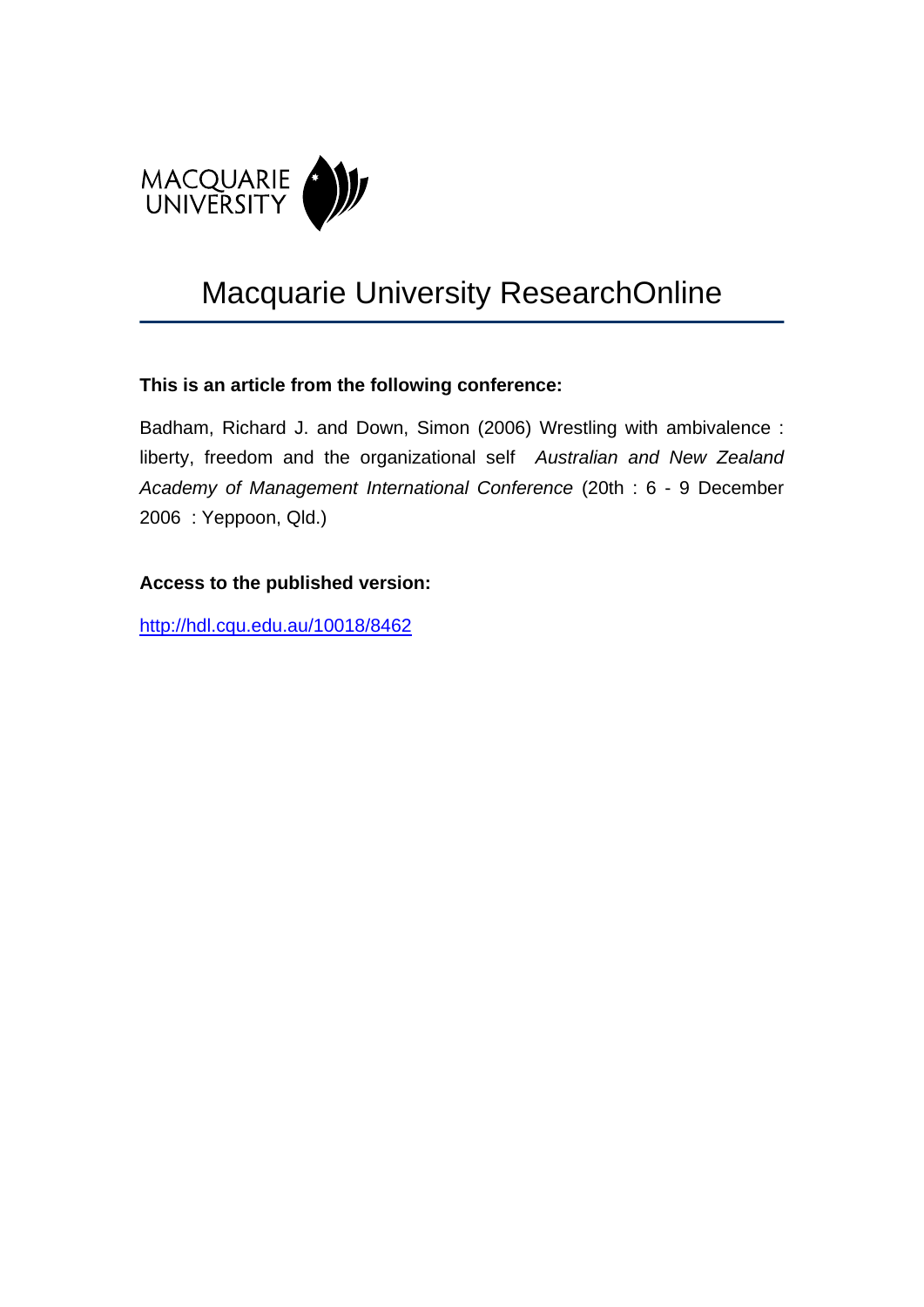## **Wrestling with Ambivalence**

# **Liberty, Freedom and the Organizational Self**

Dr Richard J. Badham

Professor of Management,

Macquarie Graduate School of Management,

Sydney NSW 2109

Phone +61 282748325 Mobile +61 (0) 417207554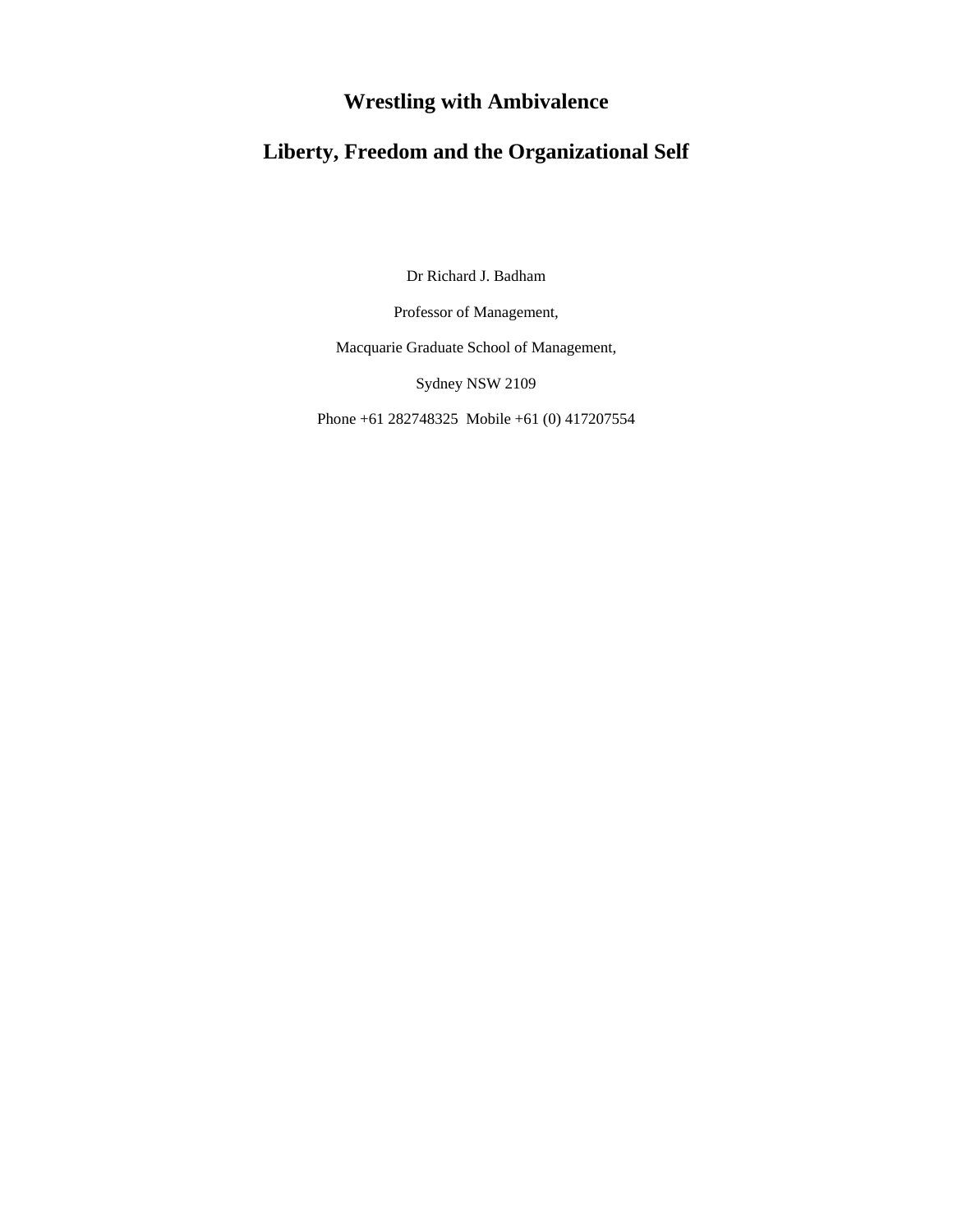### **Wrestling with Ambivalence**

### **Liberty, Freedom and the Organizational Self**

Key words: culture change, ambiguity, organizational self, bi-polar theorizing

#### **ABSTRACT**

Our understanding of the cognitive ambiguities and moral ambivalences surrounding the rationalization of the organizational self has tended to be overly structured by long standing value-laden bi-polar models of organizational culture and associated tripartite schemas of actors and responses. Drawing on a case study analysis of how organizational actors addressed the ambiguities, paradoxes and contradictions surrounding whether planned cultural change was an opportunity for or threat to human freedom, this paper argues for a more open and less-restrictive avenue of research. This alternative involves organizational studies researchers learning more about the intellectual and moral complexity of organizational practice by paying greater attention to the dilemmas facing organizational actors of all kinds seeking to make sense of such ambiguities and grapple with their ambivalence.

#### **A BI-POLAR DISORDER?**

While the origin of culture change initiatives is an important question, a central concern is also how managers and workers perceive and respond to them. As has been commented elsewhere (McLoughlin, Badham and Palmer 2005), too often managerial/employee intentions and rhetoric, or ossified and politicized academic positions, stand in for systematic empirical investigation of actor's actual experiences and practices. In an interesting twist on Giddens' 'double hermeneutic' (1976), this has been established and perpetuated by a degree of mutual-reinforcement between the discourses of organizational actors and analysts of organizational culture.

These positions take the form of academic and lay versions of what Dalton (1959) and Burns (1961) identified as the 'dual code' in organizational language and morality. The dual code in organizational studies of culture has traditionally been the contrast between what Martin (2001) has characterized as 'integrationist' and 'differentiationist' frames or paradigms. The former is unitarist, functionalist, consensual and managerialist, assuming and/or pursuing a common and benign organizational culture. The latter assumes an embedded inequality in organizations, domination by the most powerful, and conflicting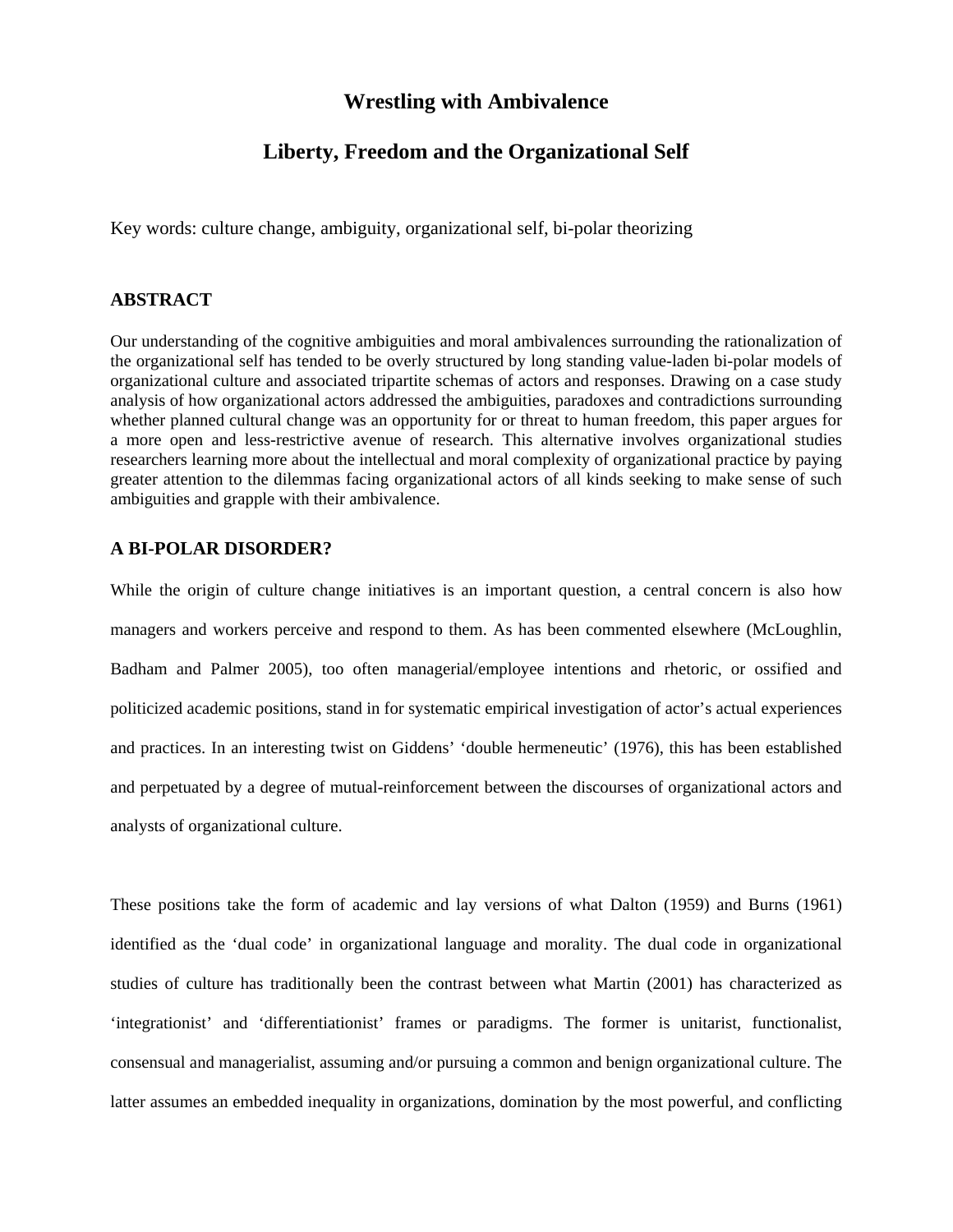ideologies reflecting different interests. The rationalization of the self when viewed through these dual codes is either viewed as a set of strategies and processes aligning organizational requirements and actor's needs or a set of rhetoric and practices of the powerful accompanied by a more or less enduring opposition and resistance. This bipolar view has been documented in culture change studies as embedded in the interpreted experiences and practices of different categories of organizational actor. Thus, critics such as Casey (1995) and Collinson (2003) distinguish between 'colluded' or 'conformist' selves who adopt managerial culture rhetoric and 'defensive' or 'resistant' selves that reject it (Hochschild 1983; Kunda 1992 use similar dichotomies). This bipolar view of the interpretations and experiences of organizational actors is now a de-facto institutionalized socio-intellectual construction. A self-reinforcing double hermeneutic exists between these normative values and category assumptions of management and organizational studies scholars and the ideology and rhetoric of organizational actors operating in discursive arenas of 'private' and 'public', 'backstage' and 'frontstage', and rhetorics of 'administration' and 'realpolitik'. (Buchanan and Badham 2007). Academic interpreters and lay actors see their assumptions reflected in each other's discourse, there is a level of mutual reinforcement that, at least to a degree, maintains such views as a concrete social reality.

#### **A THIRD WAY? AMBIGUITY AND AMBIVALENCE**

 In contrast to this polar orthodoxy there lies another interpretation of the rationalization of the organizational self. A 'fragmentationist' understanding of organizational culture (Martin 2001) sees such rationalization processes as far more ambiguous in source and character, such that 'cultures of ambiguity' are identifiable (McLoughlin, Badham and Palmer 2005). However, the argument for a more complex and nuanced view of organizational 'self'-rationalization is also argued for from *both* positions *within* the more traditional polar approaches – influenced by traditional interpretations of 'sociological ambivalence' Merton (1976) on the one hand and 'contradictory working class consciousness' on the other (Mann 1970; Abercrombie et al. 1980). Influenced by such perspectives, the focus on ambiguity and ambivalence in culture change empirical research has tended to take the form of the positing of a rise of a class of 'ironic' (Kunda 1992), 'capitulated' (Casey 1995), 'dramaturgical' (Collinson 1992), and 'bewildered' (Knights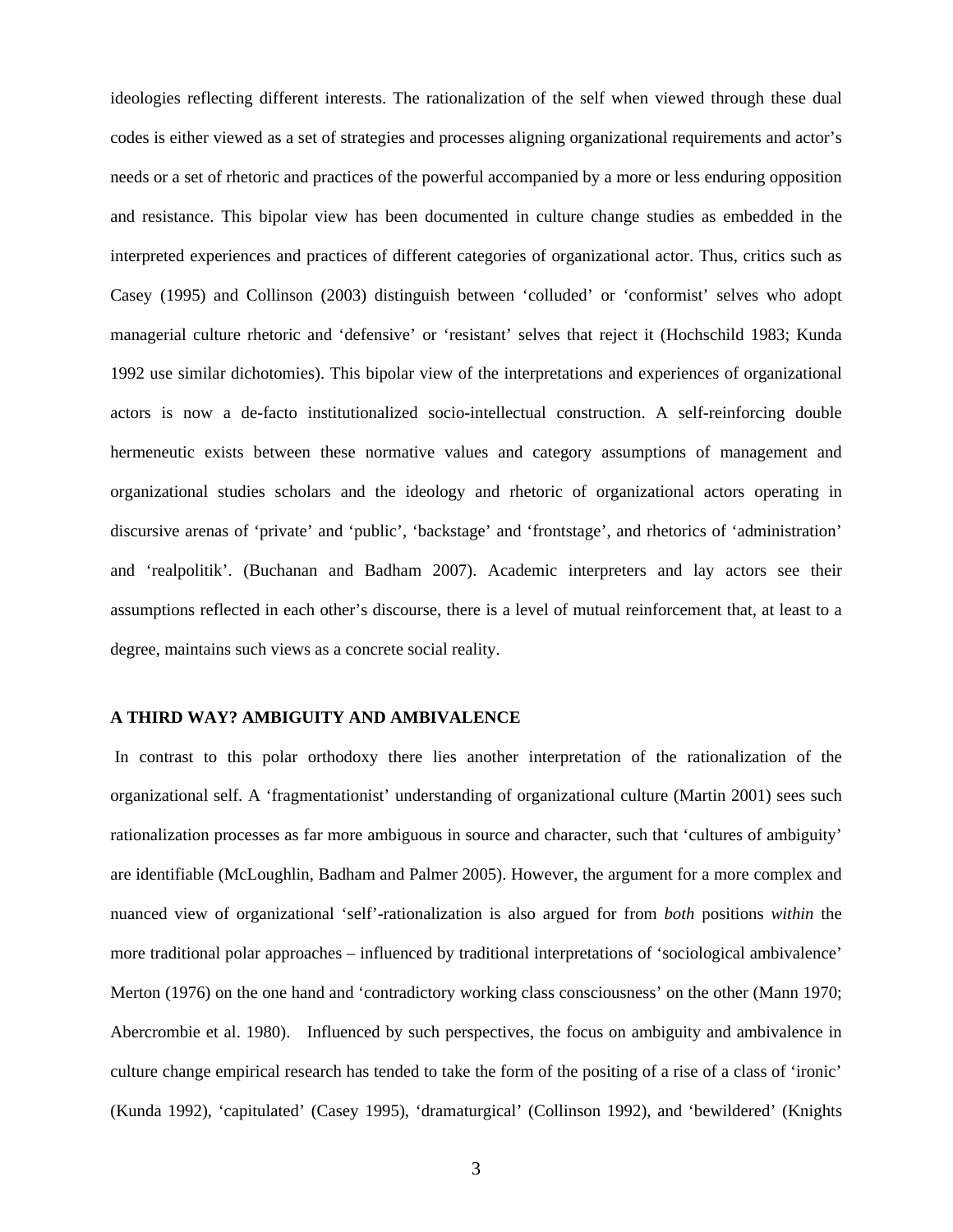and McCabe 2000) organizational actors. Insofar as such studies have questioned or overcome the simplicities of traditional bi-polar models, this has been an important development, providing closer analyses of actual practices and experiences. One of the dangers of such analyses is, however, that despite an apparent recognition of greater complexity, they can end up restricting analysis within a bipolar evaluative framework while encouraging a somewhat stereotyped tripartite classification of types of actor, with all the attendant dangers of schemas of this type (Goldthorpe et. al 1972) In contrast, this paper argues for the importance of extending and further exploring the ambiguities and ambivalences that have been identified. This is undertaken not simply as a 'fragmentationist' critique of the simplicities of bipolar models or tripartite schemes but in order to further explore what Kondo (1990: 225) characterizes as the 'ludic space' in which we craft our organizational selves i.e. not the space of 'monolithic domination and utopian resistance but […] the complicated web of contradictions and ironies which bind us and which we in turn fabricate as we live out our lives'. It is further understanding of the discursive practices and identity work undertaken by organizational actors in order to make sense of and grapple with such issues that, we argue, is the most fruitful area for further research.

#### **STRUCTURE AND PURPOSE OF THE PAPER**

Within this general research area, the particular theme taken up in this paper is how ambiguity and ambivalence is experienced or represented *within each* of the groups of actors characterized by tripartite classification schemas – an exploration that arguably throws doubt on the classification itself. We have initially characterized these ideal type categories as the more committed citizens, the more distanced critics, and the ambivalent players 'caught in the middle'. In addressing this issue, the paper draws on data and insights obtained from a six-year study of an Australian cokemaking plant (Cokemaking Oz) undergoing an extensive normative cultural change program.

This theme is explored by focusing on the discourse of these actors around one of the key cultural values raised and debated in the course of such programs – that of liberty or freedom (terms that, for the purposes of this paper, are used interchangeably). This paper explores the themes, ambiguities and contradictions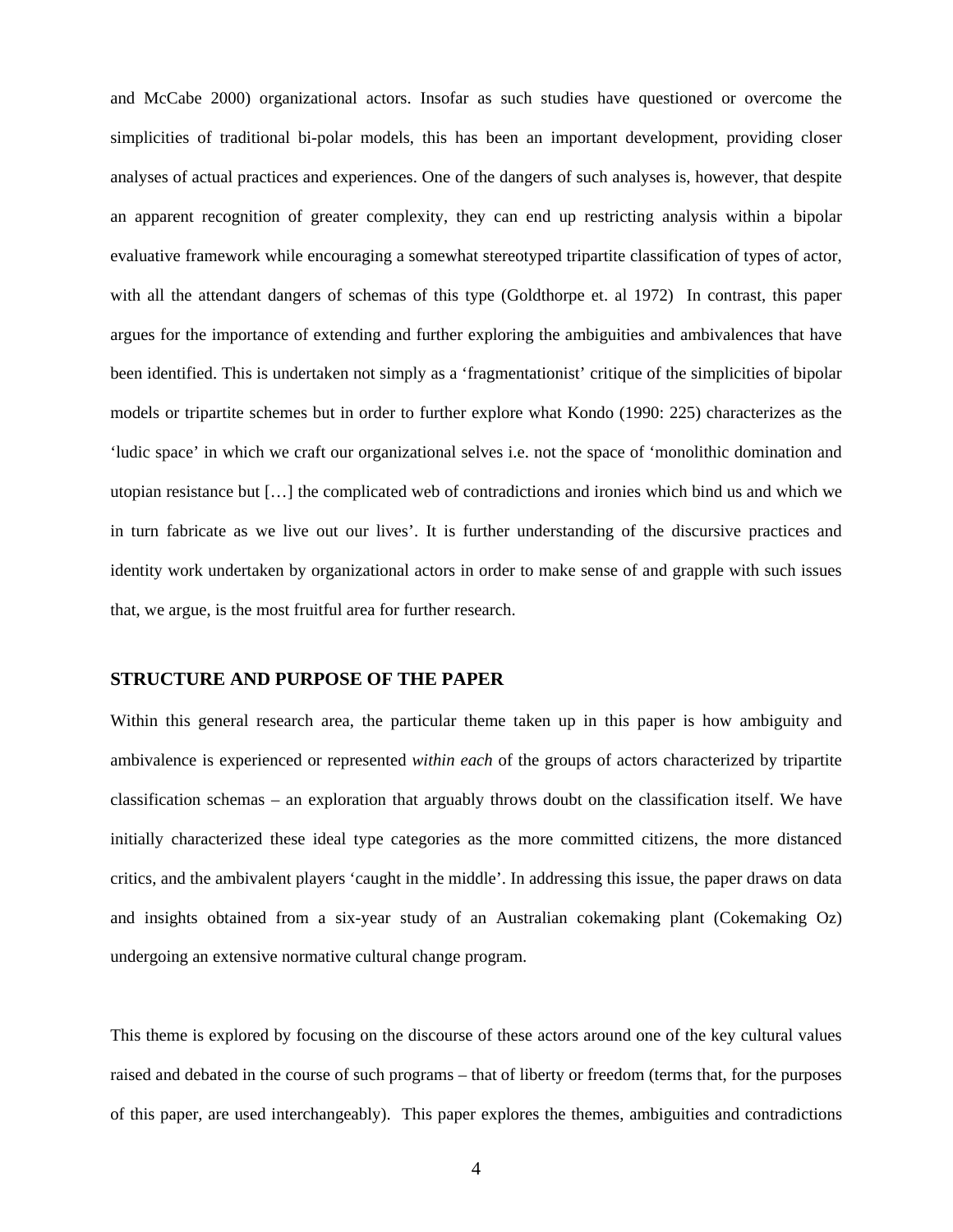involved with the help of the classic analysis of liberty by Berlin (2003). Berlin argues that Western culture has two intertwined and often-conflicting 'positive' (freedom to) and 'negative' (freedom from) ideas of liberty – and these respective views are clearly drawn upon by those more committed to and distanced from the change program. However, as Berlin also points out, there are ambiguities and tensions within these concepts, and the authoritarian use of the former and liberal use of the latter in the West are historical conditions rather than logical consequences. As we shall see, there was at Cokemaking Oz a widespread albeit selective recognition of many of these tensions, and varying degrees of attention given to grappling with the ambiguities and contradictions involved. The paper argues from these findings that what drives promoters or motivates critics is less a clear and distinct value set than ambiguous values, which are wrestled with, translated and made to work in context by all actors.

#### **THE CASE: COKEMAKING OZ AND UTILITIES**

In the late 90s, a new plant manager (Garry) was appointed to the Cokemaking site with a brief to bring about a change in culture. The overall rhetoric was that of a culture of enterprise. Garry's discussions of the change 'journey' involved his own highly personalised spin on the now classic themes of individual 'self-expression', the significance of an 'integrated self' that links the self 'at work' and 'at home', the creation of an 'expressive community', and the establishment of a 'tight-loose' structure of individual and group autonomy (Badham and Garrety 2003; McLoughlin, Badham and Palmer 2005). This rhetoric was cascaded through the organization, and managers from different sections of the plant were tasked with instigating the changes.

Within the Cokemaking plant, utilities is the section that maintains and repairs the doors and ovens of the 'Batteries'. These are hundreds of tall narrow ovens, in which ground coal is cooked to produce coke, which is then used to make steel. The process is dirty, hot and dangerous, technically complex and ultimately unpredictable. Utilities has been subject to a series of change initiatives, which resulted in the subcontracting out of certain tasks, and a consequent reduction of the numbers and the skill diversity of directly employed staff. The manager, Albert, is largely responsible for these subcontractors, as well as a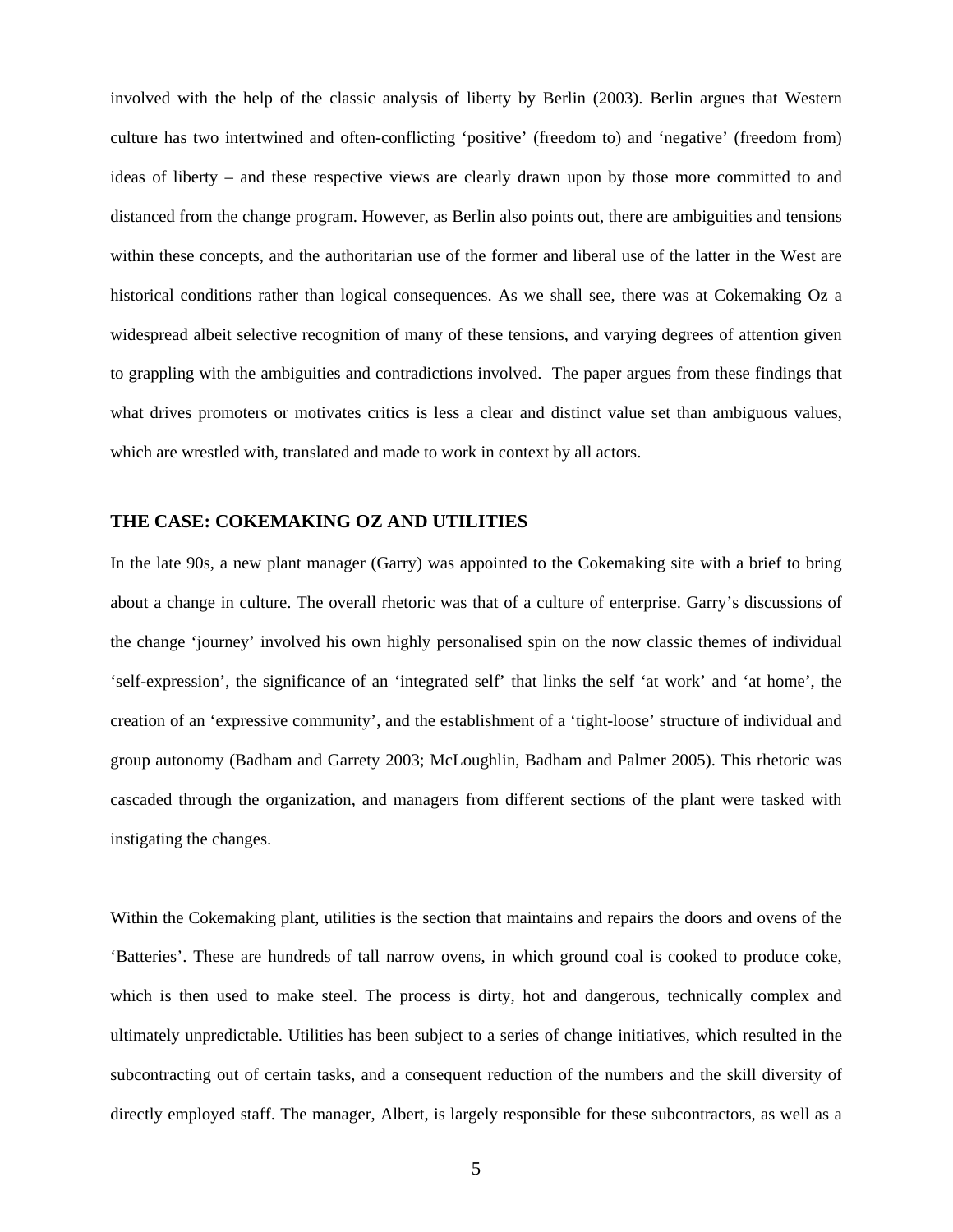staff of fourteen *Battery Specialists* and six *Battery Technicians*: new designations resulting from restructuring. Albert's approach was generally perceived as 'ahead of the game' in regards culture change, and has strong 'ideological' affinities with the plant manager.

The *Battery Specialists* work on the batteries: they are the 'guys who get their hands dirty'. Most of the *Technicians* worked previously on the batteries, and their new role reflects a perceived need from Albert for a cadre of self-motivated and enterprising individuals to perform planning rather than doing work. These changes have sought to undermine and overturn entrenched 'old' work cultures, which are negatively perceived by Albert and the plant manager, Garry. However, identification of many employees as 'wages' and 'workers', with management as 'staff', is still strong. Thus, the new terms describing jobs in Utilities are thus overlaid upon extant and arguably 'deeper' cultural identifications.

During the period of research, payment for overtime and being on call emerged as one of the salient issues reflecting both management's view of the proposed cultural change as well as the deeper cultural divides within Utilities. Payment for four hours overtime per week was factored into the total package in an Enterprise Bargaining Agreement, in which the workforce agreed to management plant-wide having more discretion and flexibility. The continuous nature of cokemaking means that on occasion operational difficulties arise requiring employees to work weekends or night shifts. Some of these difficulties require Battery Specialist expertise relating to the doors, hence the need for Specialists to be available on a 'call out' basis. That is, if Production (the section of Cokemaking that loads, cooks and pushes the ovens) needed help they proceed to go through a list of names of Utilities personnel. Specialists are paid for providing this call out cover, regardless of whether they are actually called in.

In practice this arrangement caused a good deal of frustration. As illustrated in the events described below, there was a great deal of irritation from some Specialists who felt they were doing more than their fair share. Albert had to cope with the problems of morale and the operational knock on effects of this 'call out' controversy. He acknowledged the pivotal and symbolic significance of the issue when responding to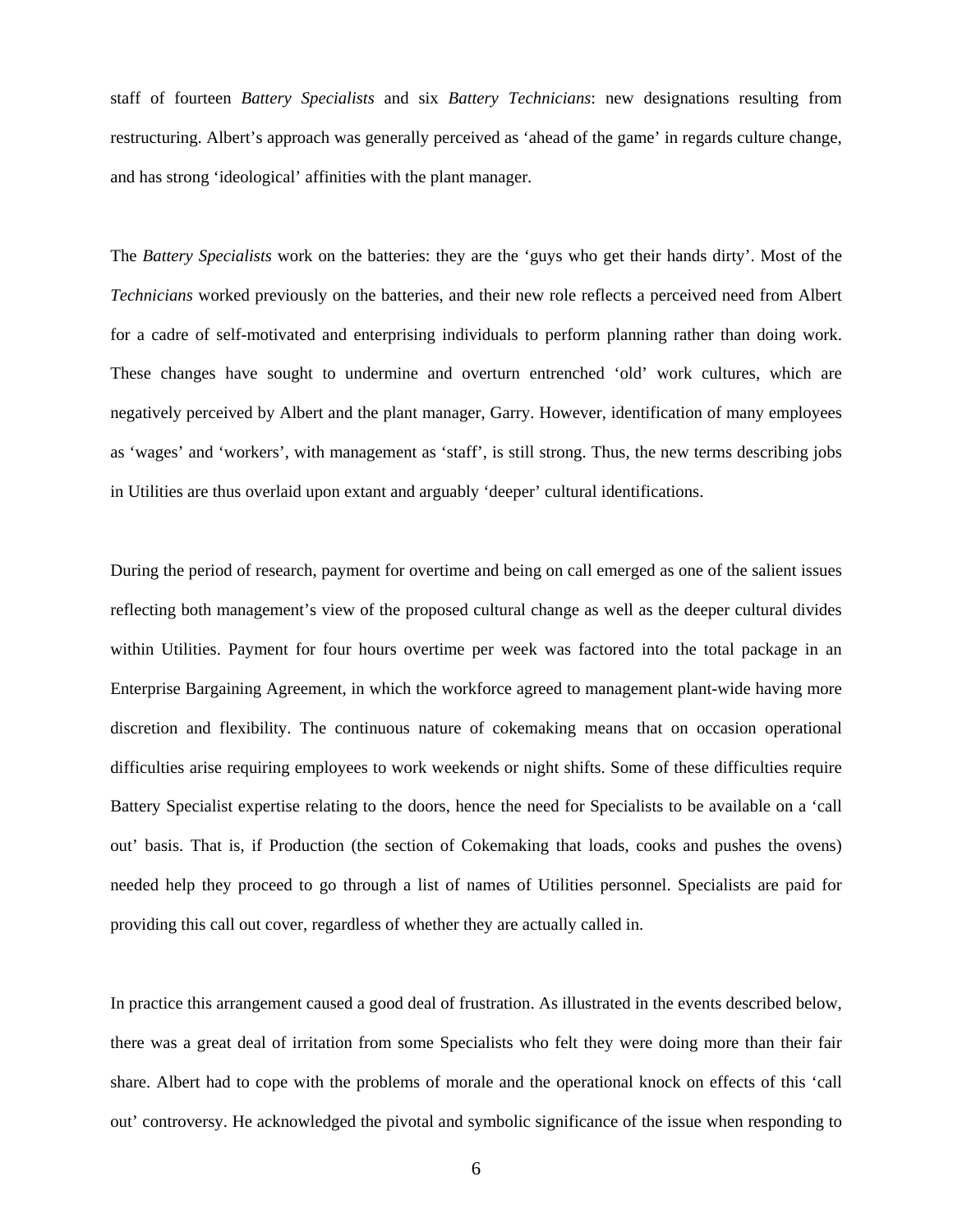a more general question about the likely success of the cultural change program in changing the mindsets of the workers: Will it ever occur? A prime example [of the problem we face] is… We have an issue and always have, with overtime and call out. […]. We deliver a service to the batteries and a service is this package that we agreed to. So when we said to the people 'Ok you guys come up with a system', they came up with a system of avoidance: 'lets just do the least, we'll stuff you'. […] I knew it wasn't going to work for the simple fact that these people here aren't going to treat this seriously […]. Their wives would answer the phone; 'Oh he's not home' and all this sort of stuff. So we're paying people four hours a week in overtime money to basically keep them on call […] they don't like this because it inconveniences them. [...] When we started this change of management it was to get a balance of work and play [...] it's not all play.

#### **THE COMMITTED CORPORATE CITIZENS**

The manner in which a number of managers and employees in the Utilities section had interpreted and implemented change towards a more enterprising culture had all the hallmarks of what Berlin characterised as a 'positive' view of freedom. As Berlin put it, the basis of the positive view of freedom is a central concern with 'self-mastery', a mastery that meant not only an absence of slavery to other people but also to ones 'lower self' i.e. our 'poor, ignorant, desire ridden, passionate, empirical selves' (2003: 219). The 'higher self' is perceived as something wider than the individual, the exalted freedom of a social whole – in this case the enterprising member of an expressive enterprising work community. Coercion is, then, justifiable because it is coercing 'men in the name of some goal […] which they would, if they were more enlightened, themselves pursue, but do not, because they are blind or ignorant or corrupt' (2003: 204).

In Utilities, this was clearly exemplified in the rhetoric of the manager. Albert applied a deliberate policy of hiring new employees from greenfield sites with higher skills, education levels and more enterprising attitudes. In the cultural change in Utilities, the division of the workforce into Technicians and Specialists had been taken by Albert as an opportunity to put 'five or six best performing people' into the more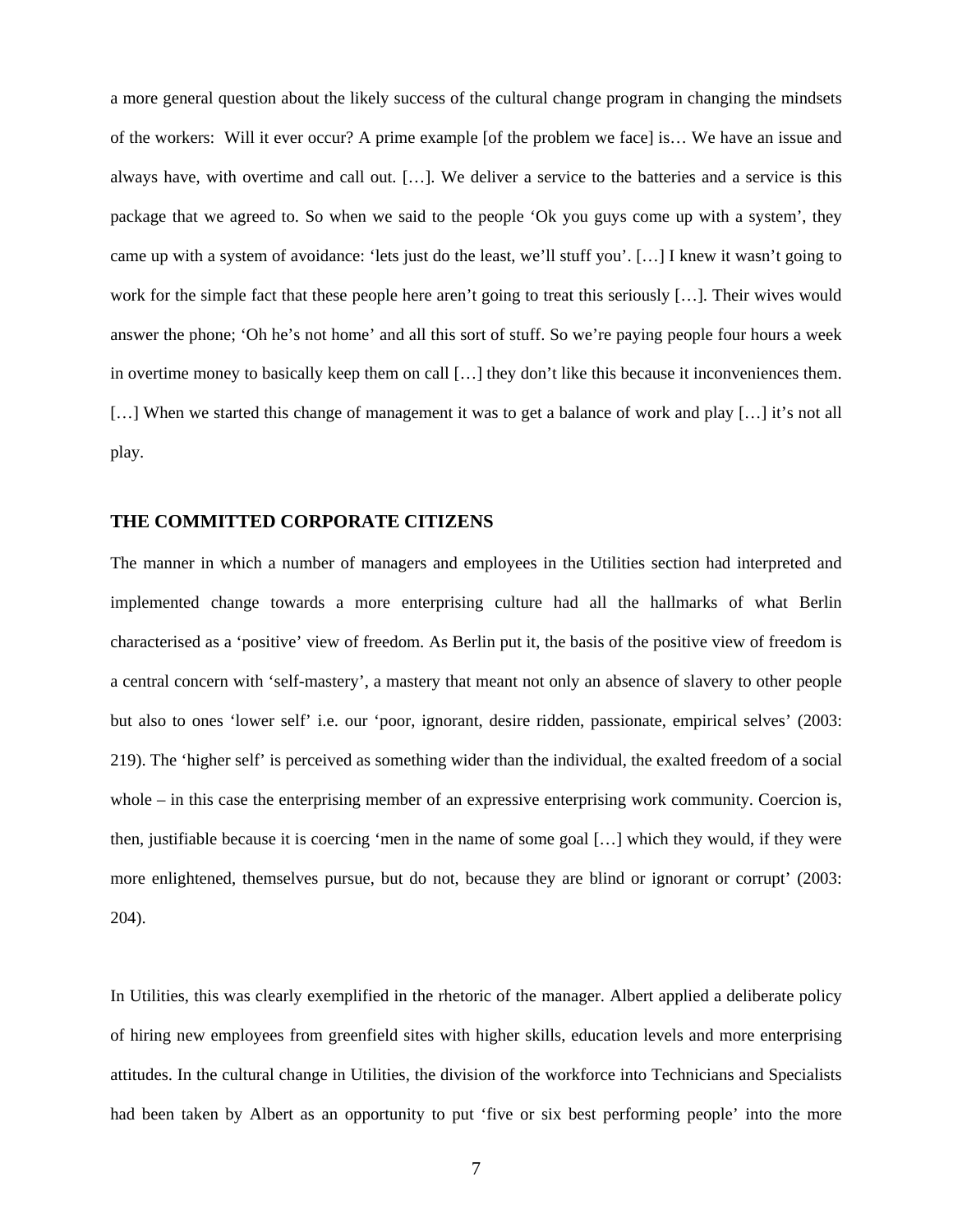responsible roles: self-motivated and entrepreneurial individuals keen to develop and learn at work. Albert was, however, experiencing problems that he defined in terms of the more 'selfish' lower selves of his employees conflicting with what he perceived as their more desirable higher selves. As Albert put it, "You have got to understand where our people are at, at the moment. Our people on the shop floor [...], they're not demonstrating the maturity of being an active self-managed workforce […]. We've got some issues within Utilities because individuals can't see that it's got to be a win win relationship. […] I have people that I could trust with my life… and then I've got others that are Battery Specialists that are so selfabsorbed that I can't depend on them… [I'm] personally absolutely devastated with what's going on […]. So they're very very selfish to me." This 'immaturity' was often seen as a matter of selfishness and personal disappointment, and requiring either the use of threatening behaviour or responsible parenting of 'immature' children. At other times, this 'positive' attitude took the form of a more symbolic parenting response. Following an incident involving a lost key to a shared toolbox, requiring the use of bolt cutters to cut through the padlock, a Technician kept the padlock remains on top of his computer, 'Michael explained that the broken lock was going to stay as a symbol of the mentality of people that work here. The point was that Michael didn't believe that they had lost the key, and that they were playing games. Damien [another Technician] said that "it must have been one of the children; kids are like that". Damien said [to the researcher], "you think I'm kidding? They *are* kids". Michael agreed.' [field notes]

It was, however, in the paternalistic rhetoric around 'caring' for such employees that the problems and tensions in the 'positive' view of freedom were most explicitly raised by promoters of the change. – and where people can most clearly be seen as wrestling with the ambiguities thrown up by the lived experience of change (Badham and Garrety 2003). Employees were being taken on a 'journey' not of their own choosing but were going to be 'cared' for along the way. On the one hand, this issue was put clearly and forcefully. As Garry commented, 'the issue is getting them to move, and the way is to show them that there will be no accommodation. They have to change. At present this is seen as uncaring, but there is no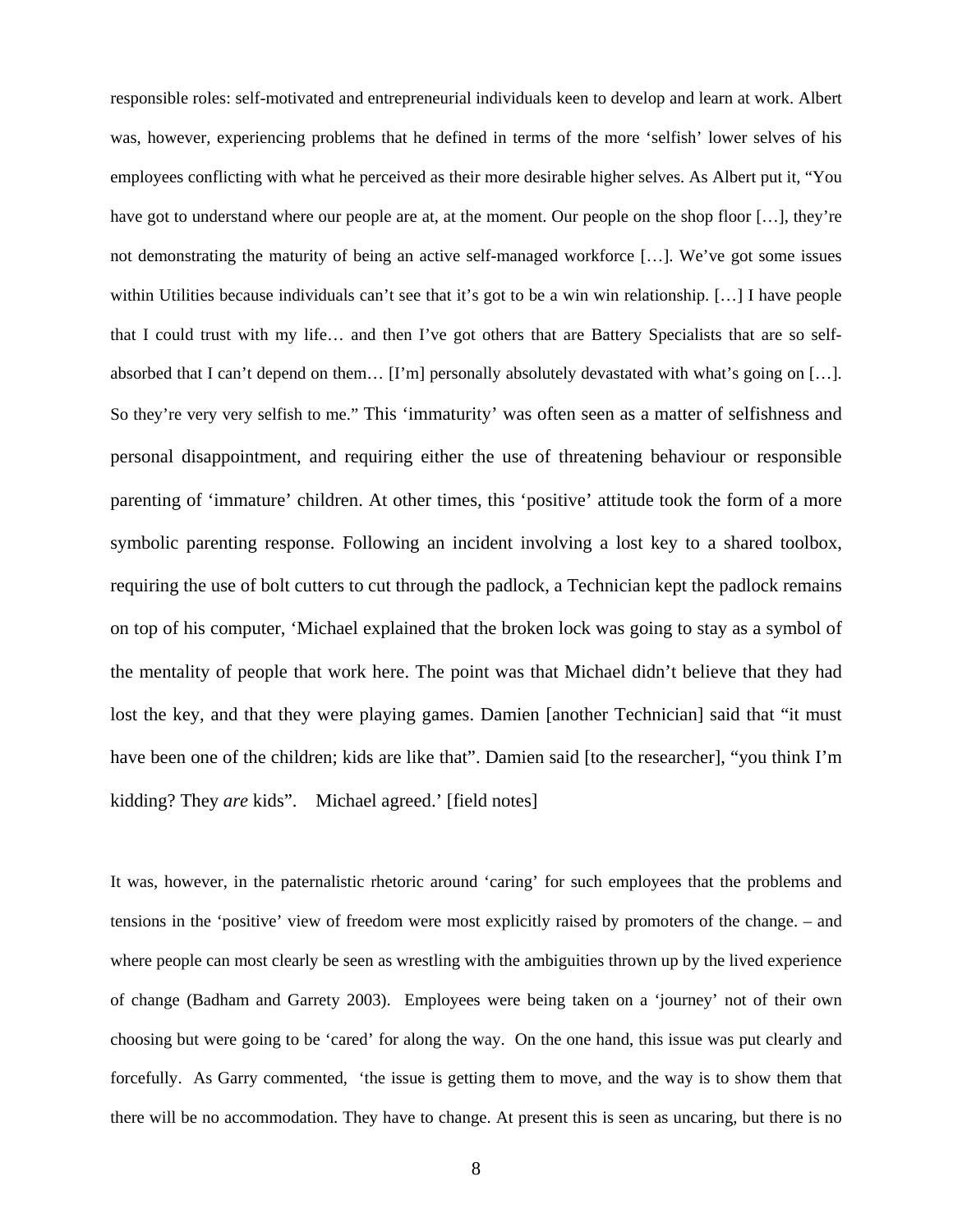option. The challenge is to care for them during the process. The question is the appropriate time to reveal that there is no option'. Much of the discussion about caring has explicit overtones of parental 'tough love'. Garry was critical of managers who were scared of being honest and confronting people with unpleasant realities of job losses and changing conditions, and 'caring' acted as an excuse for deceit, covering a concern that imposing hardships on people would destroy one's relationship with them. As Garry said, 'How do we make a change when wages and salaries are blown up with overtime and shift allowances? Management has allowed this to happen. Now is the time to "take the lollies away"'.

On the other hand 'caring' was understood and used quite differently in different contexts. As two operators put it: *Peter* – "Garry says care for people, but what is this meaning of caring. I really don't know what caring is. Different people might want different types of caring." *Tony* - "There are a couple of interpretations about aren't there!" [laughter]. Echoing Garry's 'stakeholder' rhetoric, Tom, a manager, pointed to the 'dilemma between caring for yourself, for others and the business, and how to draw the balance, that is the problem'.

On the one hand, in accordance with the ethic of positive freedom, managers and employees were often given narrow choices – for some, to accept job loss and as their jobs became redundant, for others, to adapt their attitudes and behaviour in the required manner. This form of caring, whatever its nuances is thus put forward as the 'one best way'. This authoritarianism was far from opaque to the workforce and management: As one worker sarcastically commented in being disciplined, 'thank you for caring for me'.

On the other hand, changes were often conducted in a more liberal 'caring' manner. Cokemaking is no 'total institution', and attempts were made to resolve disputes in an inclusive manner. Extensive consultation and participation was entered into during the change, giving people an opportunity to change, but where they did not, a generous Voluntary Redundancy Scheme was in place. Garry, and other managers, spent long periods of time supporting people before decisions were made about the incompatibility between the capabilities and desires and that of the change. For some managers, such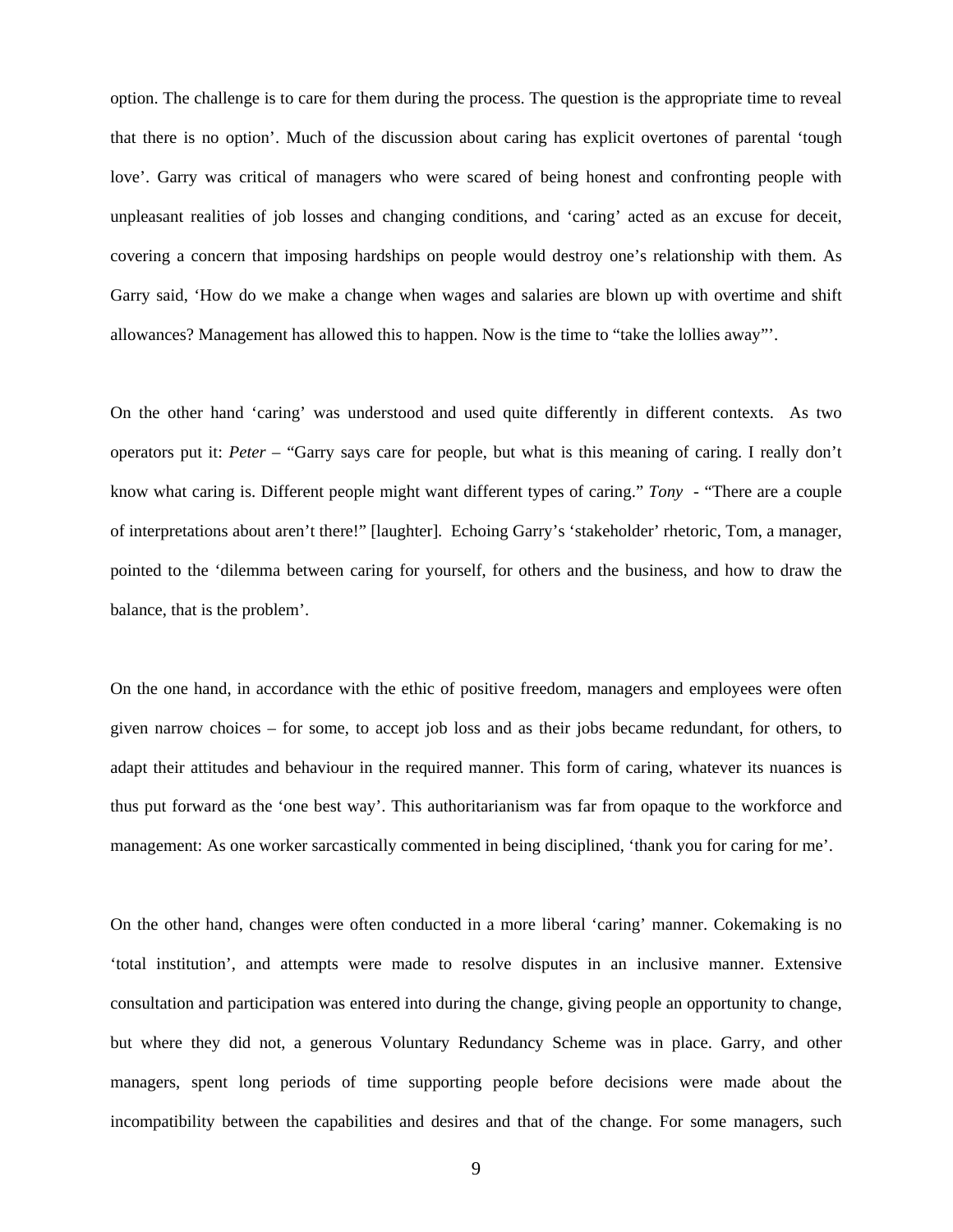'caring', in its many forms, was perceived as excessive. As Peter (a Supervisor) put it, 'we […] spend so much time on caring, and making sure that we are sharing, that we all feel too much'. There was a common feeling that too much 'caring' took place. Many in the company remained broadly 'on-side' because the plant was what Garry explicitly referred to as 'a slack company'. It remained an 'indulgency culture' (Gouldner 1954). Small wonder, from this ambiguity surrounding the 'positive' nature of 'caring', and constraints put in place to not 'force people to be free', that a degree of confusion and angst was observed amongst many of the more committed promoters of the change.

#### **THE DISTANCED CRITICS**

In sharp contrast to the 'positive' discourse of enterprise exhibited in Utilities, there co-existed a more 'negative' defence of established 'private' liberties against the intrusiveness of the change program. The essence of defences of negative liberty is, as Berlin argues, not the validity or worth of the ideals and practices of any intrusive authority but, rather, the threat that any such diminution in autonomy presents to the inherent value of liberty (Berlin 2003: 199/120). Particular defences of negative liberty will always have some a priori notion of the minimal conditions of autonomy and independence with which authorities are not legitimately allowed to interfere. In the case of Utilities, this occurred in three areas where employees sought to defend themselves from intrusion.

The first area concerns the effects of the call out system. While having agreed to overtime being included in normal pay, many Specialists strongly resented the intrusion into their home lives. The tensions raised are illustrated in field notes from a monthly 'Team Day'. "Michael raises the issue of the overtime/call out coverage. […] Jokey comments are made about the laziness of Technicians, or how people were hiding or playing golf when called by Production. Michael responded when the hubbub had settled by saying that the Production Controllers don't want to have to call ten people. A specialist replied 'tell them to get fucked'. Another said 'get them to phone the Technicians […]'. Some of the older Specialists clap and laugh in agreement and enjoyment at the vociferousness and abandon of these interjections. Someone says 'Why wake people up at 2am in the morning?'"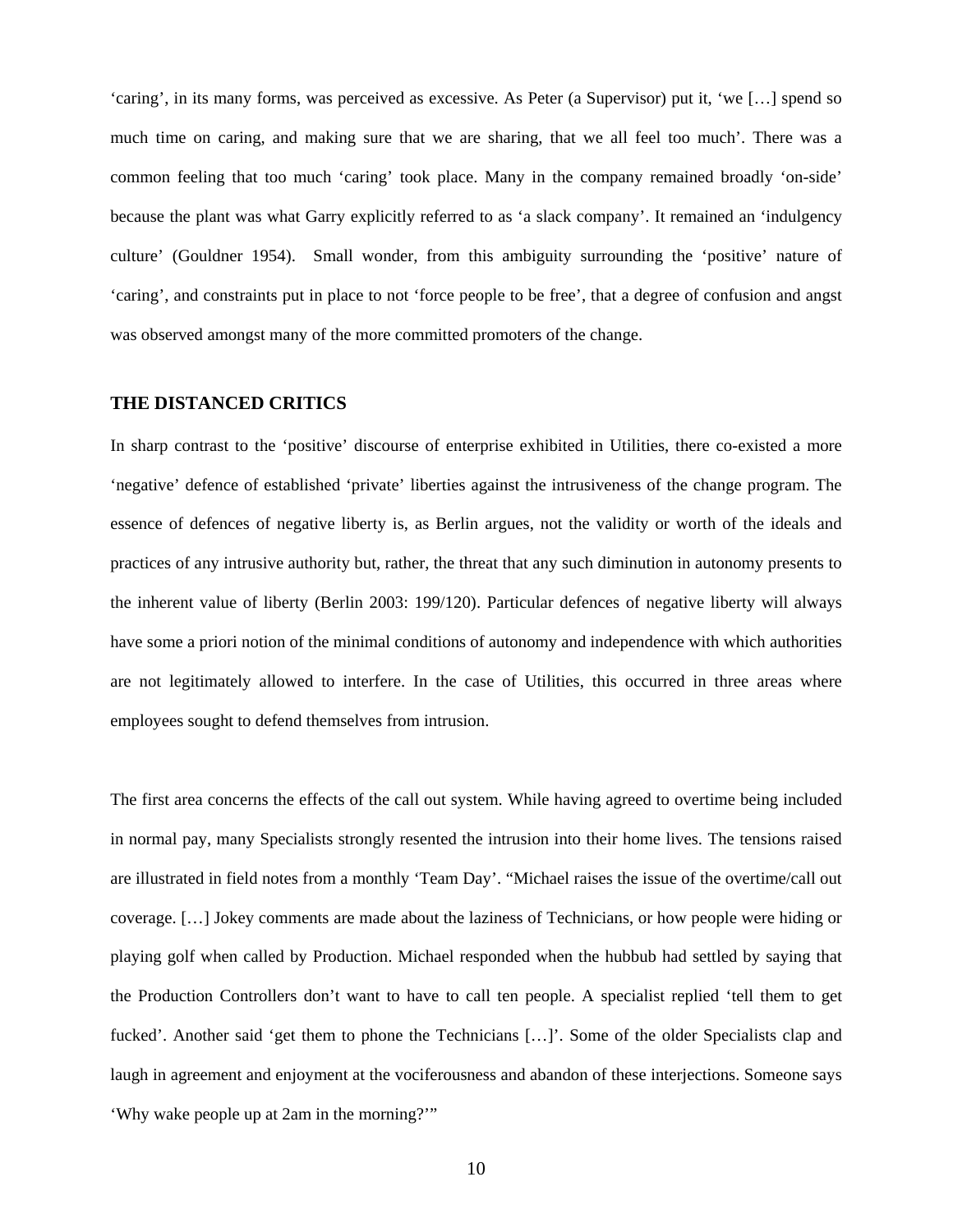The second defence concerned a perceived intrusion in a private 'inner world' of work. An example of this attitude can be seen in what Zoran said, "I come to work as a Battery Specialist, not to kick the arse of Production. I am a skilled craftsman. I have no authority, I can only *ask* them. I'm here to work, not to chase after everyone: chasing adds up to a day." This desire to work, not manage, was a common attitude among Specialists.

In part, the reluctance to undertake 'managerial' work was resistance to the stress that came from having to undertake 'mental' work. Another dimension, however, is the belief that the 'real work' was the manual craft work they had to perform, in contrast to the 'managerial shit' that consumed the time of the 'autocratic dickheads': a third defence from intrusion. At a Team Day for example, Albert talked about a new corporate wide change initiative which was pulling the change initiatives of the plant manager in a different direction and was going to have significant implications for all: "Albert explains that in the 'New World' everyone has accountabilities and responsibilities. (I notice that many have newspapers in front of them and seem to be reading and not paying much attention. Later in Albert's talk, Michael says something to Angelo about whether he is listening). […] As a general thing, the guys don't really seem that interested or responsive to the – in Albert's eyes - seemingly momentous changes taking place and being reported. Their responses are much more about battery specific technical - what they actually do type things, and constructive to boot. [field notes]"

One Specialist said that the management rhetoric of 'the era of change' had increased dramatically, and all that 'bullshit' was just about 'softening us up' for the 'change'. It was also seen as 'simply a ruse to get more work from less people'. Even some Technicians saw continual change as 'flavour[s] of the month'. Many felt that the 'us and them' culture was really deep and wouldn't change overnight. At this level, the rhetorical conflicts observed in Utilities correspond to the explicit or implicit prejudices of many critical management studies. The enterprise culture appears as a form of positive freedom that is imposed on a workforce with a combination of dogmatism, paternalism and more or less hidden threat. The workforce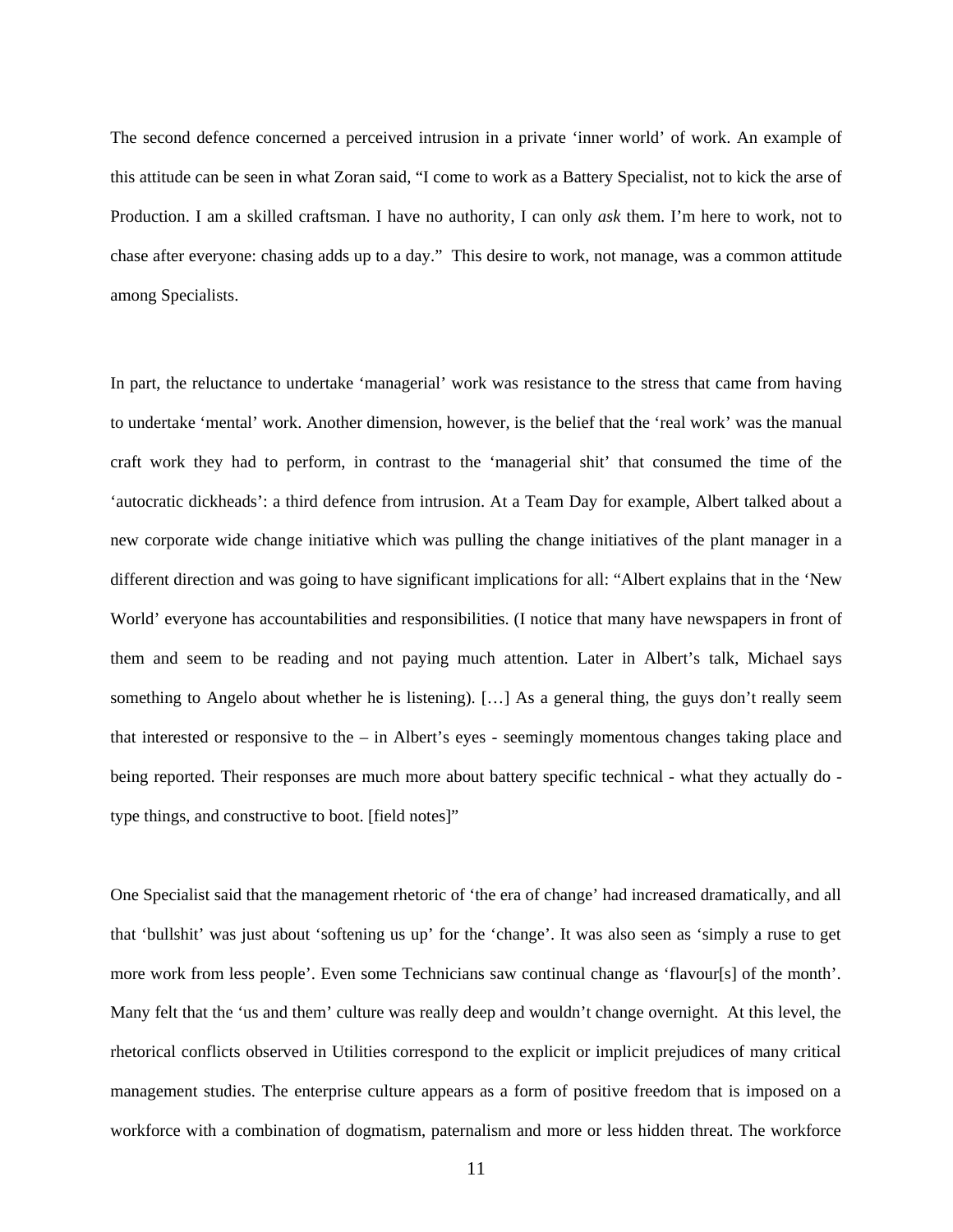defending traditional privileges also draw on long standing liberal values against the imposition of arbitrary authority, in particular drawing on the value of the 'separation of powers' (between 'home' and 'work', 'conception' and 'execution' and so on), and the blend of craft romanticism and bureaucratic work ethic in the commitment to doing 'real' manual work.

As Berlin recognises, support for 'negative' liberty – in this case freedom from intrusion by the new enterprising culture – can, however, embody its own positive and/or authoritarian conceptions of freedom. Implicit in the defence of home life, mental freedom at work, and dignified manual labour are alternative conceptions of 'positive' freedom: to preserve forms of work characteristic of the previous indulgent bureaucratic regime. This critique of the new enterprising culture also represents qualified support for a particular defined set of authoritative relationships – the kind of 'autocratic dickhead' arrangements that characterised the old work culture. The old forms of work and the old public/private split were relatively unquestioningly presented by many of the Specialists as an alternative, ahistorical, and unquestionable ethic. Although, at various times, different groups of operations and maintenance employees gave voice to critical comments about other groups' self-interested defence of inefficient, unhealthy and boring forms of work. The inherent dilemmas of 'negative' freedom strategies, and the ambiguities that surround it as a coherent view of freedom, appear to be more widely commented upon by critical analysts than by distanced and critical practitioners (Collinson 2003: 504; Collinson 1992: 39). In the plant more broadly, and even amongst some of the Specialists themselves, there was *some* recognition given to these problems – particularly from 'craft' workers critical of the self-interested defence of their privileges by 'operators'. And, isolated instances were found of distanced critics alternating patterns of enthusiasm, guarded optimism and radical scepticism as they reflected on the value of using the change program to improve their 'subordinate' status. However, like Collinson and others, we did not explore the nature and distribution of such reflective critical stances in any more detail, nor create or attend other more 'intimate' research settings in order to collect such data.

#### **THE AMBIVALENT PLAYERS**

12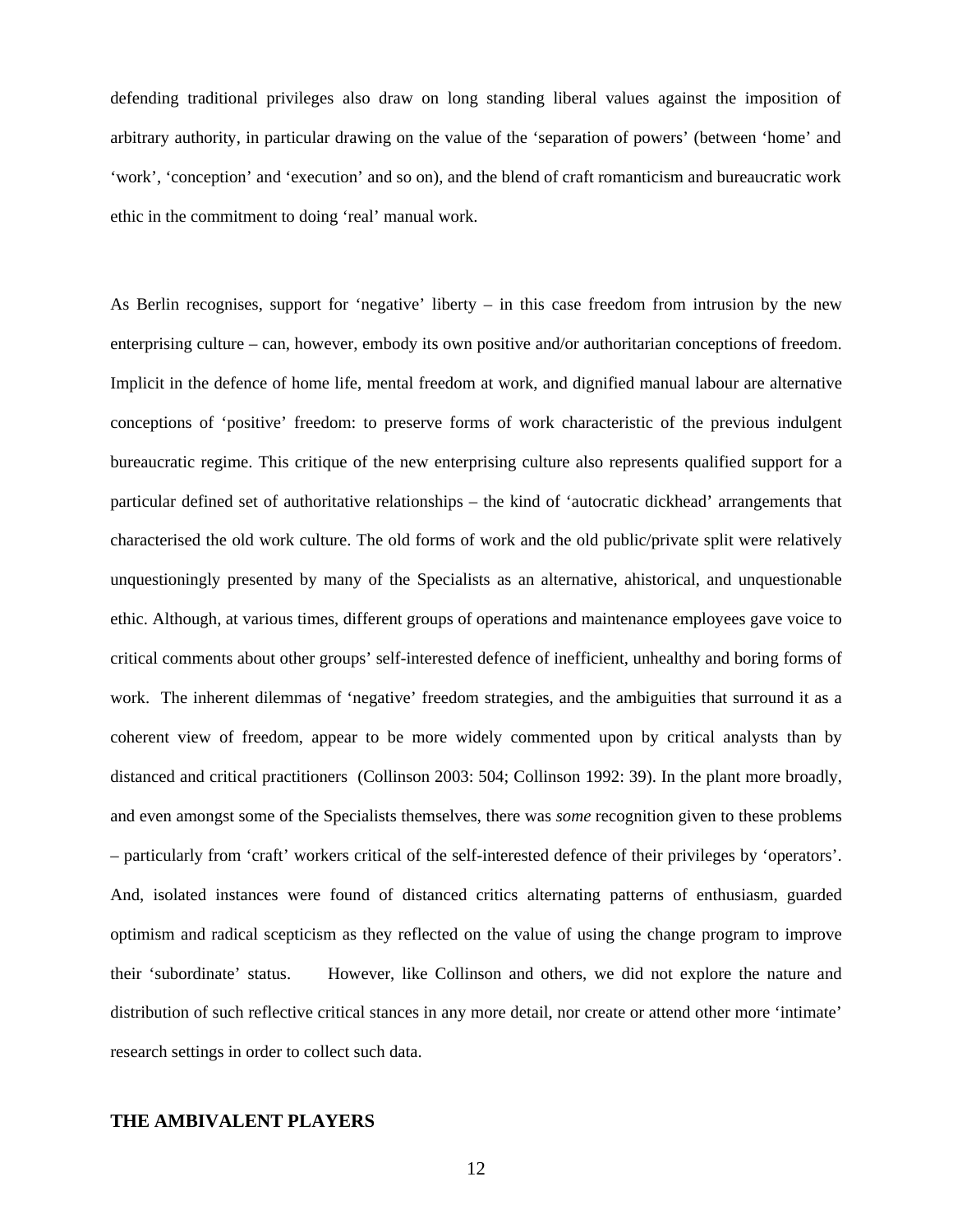In contrast to traditional analyses of the committed citizen and distanced critics, recent ethnographies of culture change programs have claimed to uncover a substantial degree of ambivalence, irony and theatrical role-playing. For some, the resulting 'ironic' (Kunda 1992), 'dramaturgical' (Collinson 1992) or 'capitulated' (Casey 1995) self has been a major source of concern. A different 'spin' on such actors is provided in recent analyses of the 'Svejkian' employee by Fleming and Sewell (2002) and the 'bewildered' manager by Knights and McCabe (2000). For the former, the dramaturgical and performative selves examined by Kunda, Casey and Collinson may actually be involved in a highly personally effective form of resistance to corporate authority. In contrast, for Knights and McCabe, the characteristics of the 'bewildered' are their difficulty in comprehending mixed messages or consequences.

What was apparent amongst a number in Utilities, especially amongst the Technicians, was a sustained grappling with the contradictory nature of their situation, recognising the value yet limitations of the change ethic, the desirable yet restrictive nature of the 'old order' that the exponents of negative liberty sought to defend, and, hence, the overall ambiguity of (and their ambivalence towards) the cultural change. One Technician was unsure whether the new management and its philosophy really represented a move to a collaborative, high trust, mutually enterprising regime. Discussing the plant manager, Garry: *Danny* – "yeah he's different I don't know, I don't know if he's ..., compared to some of the managers he's very different. [...] doesn't seem to be a hidden agenda I don't know with him, he seems, he tells ya, you know" *Researcher* – "right, and you think that like, senior managers sort of have always, have a [hidden agenda]?" *Danny* – "I think years ago yeah. Oh there's probably still one, I don't know" [laughter]

Day-to-day ambivalence about new forms of work is revealed in the following comments from Brett. For him the idea of becoming a Technician 'had its negatives yeah. Positive part was moving on, negatives part was trying to get the employees on, on side'. Moreover, in regard to working conditions he said: *Bret* – "the bigger the business the um the freer you are, less responsibility, less pressure. But it's just yeah when you're here I'm just a number floating around the system here." *Researcher* – "but one aspect of that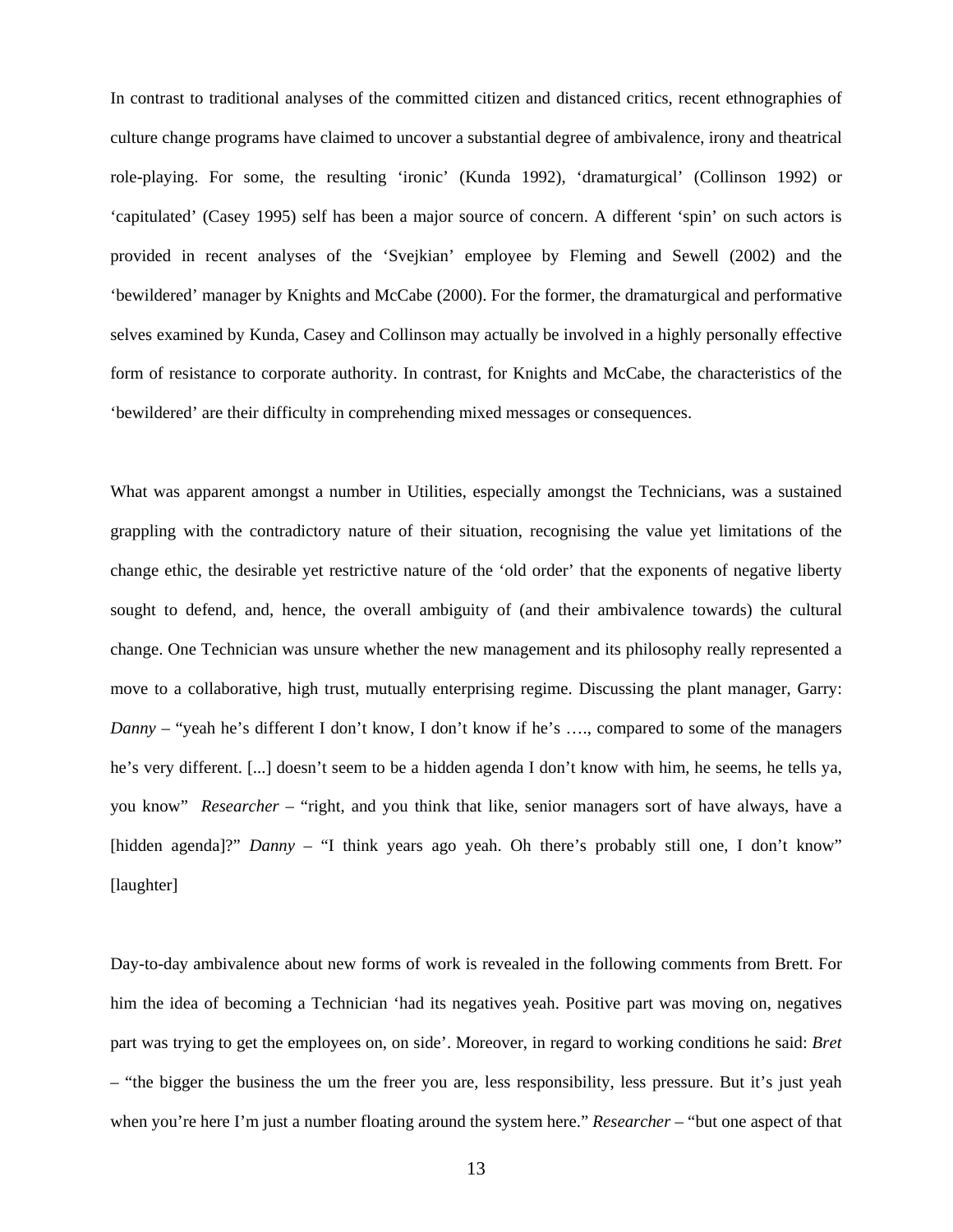you like cause you know you're sort of sitting around and you know but I mean a fairly relaxed time but I mean on the other hand you don't like it" *Bret* – "exactly. Yeah some … I'm going against each other here, I'm arguing with myself. [...] like sometimes I like to be freer and then other times I want the responsibility."

The ambivalences, tension and contradictions involved in becoming a more responsible employee were most clearly evident in interviews with Michael. He grappled with the conflicts between his desire to be enterprising, and the bureaucratic conditions and politics that actually typified his work. Did he feel good about his new roles in being responsible for managing himself and others? *Michael* –" if you're asking Michael Hughes I'd say yes. […] Because it's just worth it for me because it challenges me, it got me out of a very depressive situation where I was just doing repetitive [work], and it drove me [crazy body language sign] in the head." *Researcher* – "so that's Michael Hughes, so who the fuck are you then [laugh]?" *Michael* – "I don't … Haven't figured that out myself yet."[laughter]. *Michael* – "but yeah [...], it is worth it because you know it's changed me, and I'm learning something new and it's making me think about myself more, which I quite like. For me, that's like a continuing improvement thing for my own personal um self but um if you were to look at a bit more objectively I would sometimes say no." *Researcher* – "and what does objectively mean? I mean what criteria are using for that?" *Michael* – "[…] we talk about isolation, […] when I was a protected species out there, I was, I mean not that I ever needed protection but it was always there, I was a protected species because of um union, unionism."

Michael provided an overall understanding of his situation as being a conflict between the 'dark' (rule bound) and the 'light' (enterprising). Michael explained that there was of course a need for the 'dark side' because of the 'hierarchy above me' and because of the 'legislation that we work around'. However, there was a degree of angst that any bureaucratic slip-up would be exploited by colleagues: "gradually more and more this job is forcing me to have a dark side look [laugh] because […] I'm forever aware that I have to cover my arse […]. I now have an expectation that someone down that road is going to fuck me over. […] it's not coming from Albert, it's coming from these guys."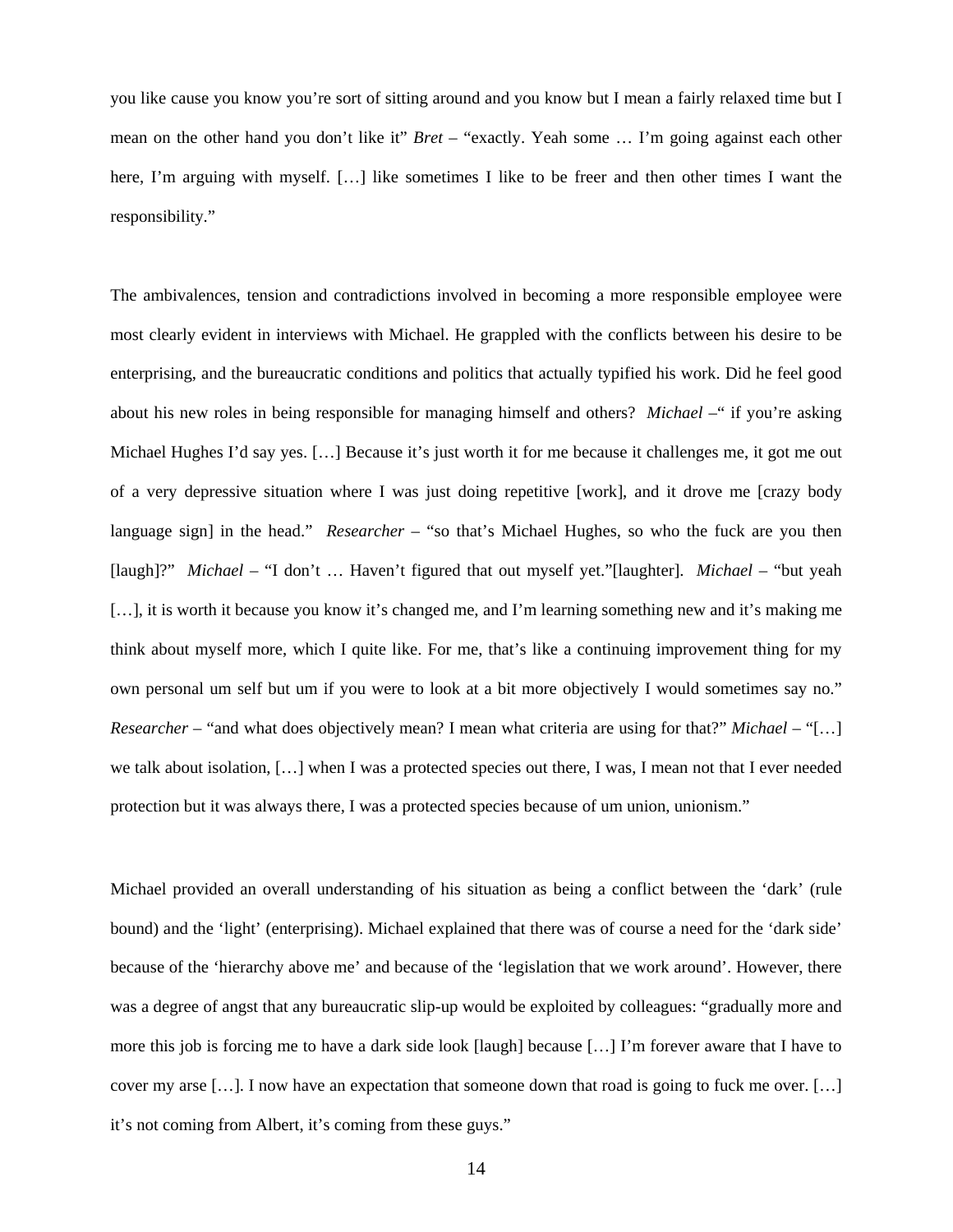#### **CONCLUSION**

What is revealed by the studies at Cokemaking Oz are a broad range of people pragmatically grappling with the values espoused by the culture change program rather than clearly delineated sets of actors who have either internalised, adopted a distanced stance towards or who are ironically ambivalent about such values. This empirical observation is the contribution we are making to current debates. But there is a broader theoretical salience as well. The initial imagery in organizations and organizational studies towards corporate rationalization was fundamentally bi-polar, in the words of Michael at Cokemaking Oz, as either the forces for 'light' or 'dark'. Subsequent attempts to move beyond traditional schemas proved to be difficult, with critical writers often fluctuating between explaining or evaluating ambiguity and ambivalence in traditional bi-polar terms or offering an under-theorized or stereotypically classified view of the 'ambivalent'. What we have attempted to do in this paper is to take people grappling with ambiguity and ambivalence seriously as both a self-project and a research project. This involves more than revealing that there is a greater degree of 'variability' and complexity in response to change than simple polarised 'positive' and 'negative' reactions (Ogbonna and Harris 2002: 700). It means giving full recognition to the fact that many committed corporate citizens, distanced critics and ambivalent players have varying levels of understanding of the cognitive ambiguity surrounding the freedoms they seek, and a moral ambivalence towards partial and stereotyped views of the nature of these freedoms and their inherent value – *and focusing our research investigations on the nature and implications of this lived experience*.

Our argument is that organisational researchers should be more open to understanding how the experienced ambiguities, ambivalences and paradoxes are played out, listen more carefully to organizational actors on how they craft out their selves in recognition of such issues and dilemmas, allow for the existence of both pro and anti-management stances towards managerial initiatives and the existence of uncertain costs and benefits for both, and adopt a narrative of our 'academic' or 'research'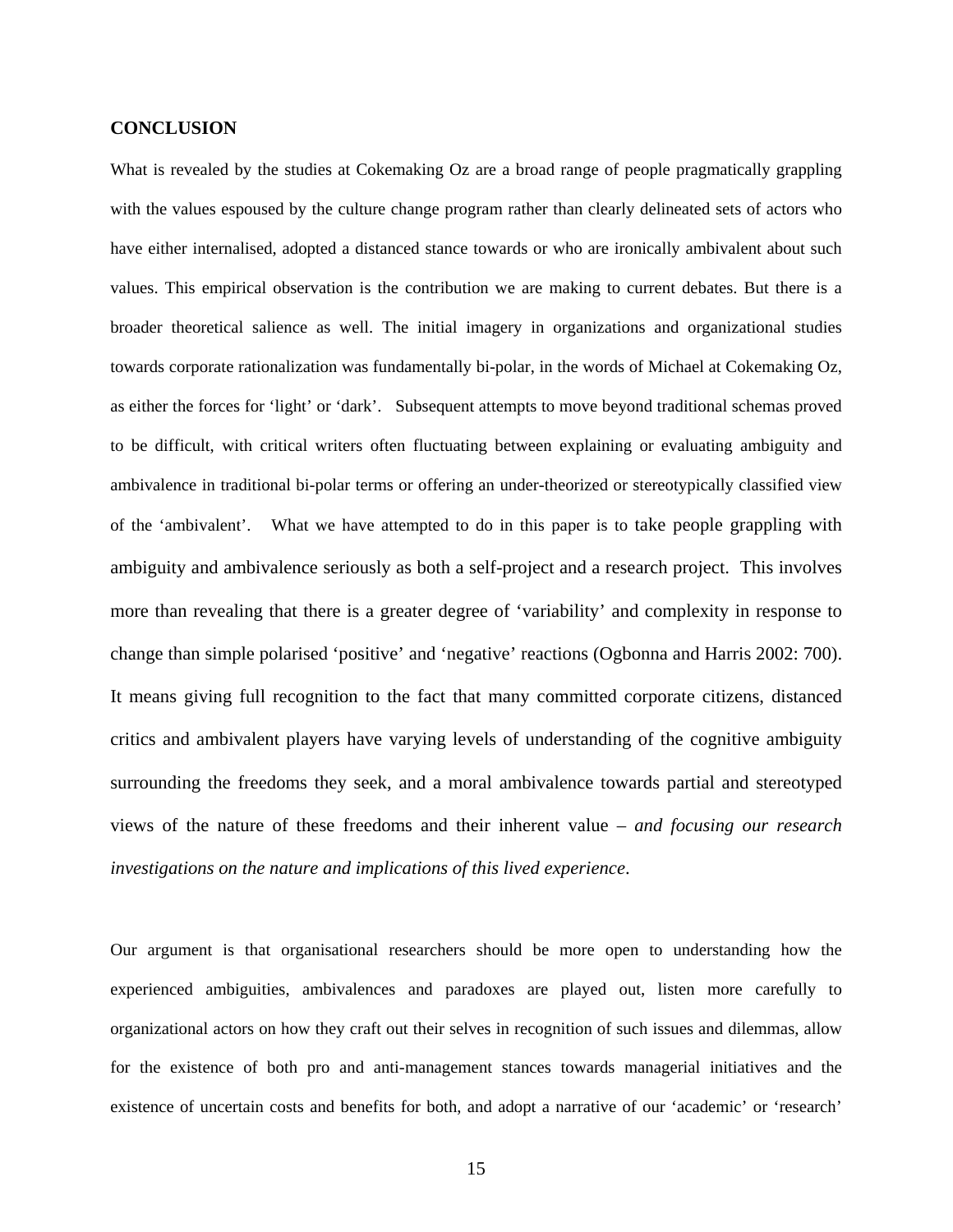selves, as well as others, that recognises more of the ambiguity and ambivalence of practice than is normally the case. In short, our argument is that organizational researchers should be open to further exploring and learning from the *manner* in which actors in organizational settings such as Cokemaking Oz grapple with, address or run away from the ambiguities and ambivalences surrounding the rationalization of the organizational self. We should not relapse into simply 'explaining' (or 'explaining away') actors' discursive practices and/or evaluating them – particularly in the restricted terms of a bipolar model (or tripartite categorisation interpreted in bipolar terms). Such approaches threaten to analytically and morally perpetuate an overly rationalistic darkness rather than bathe us in the discomforting light of acknowledged ambivalence (Smelser 1997).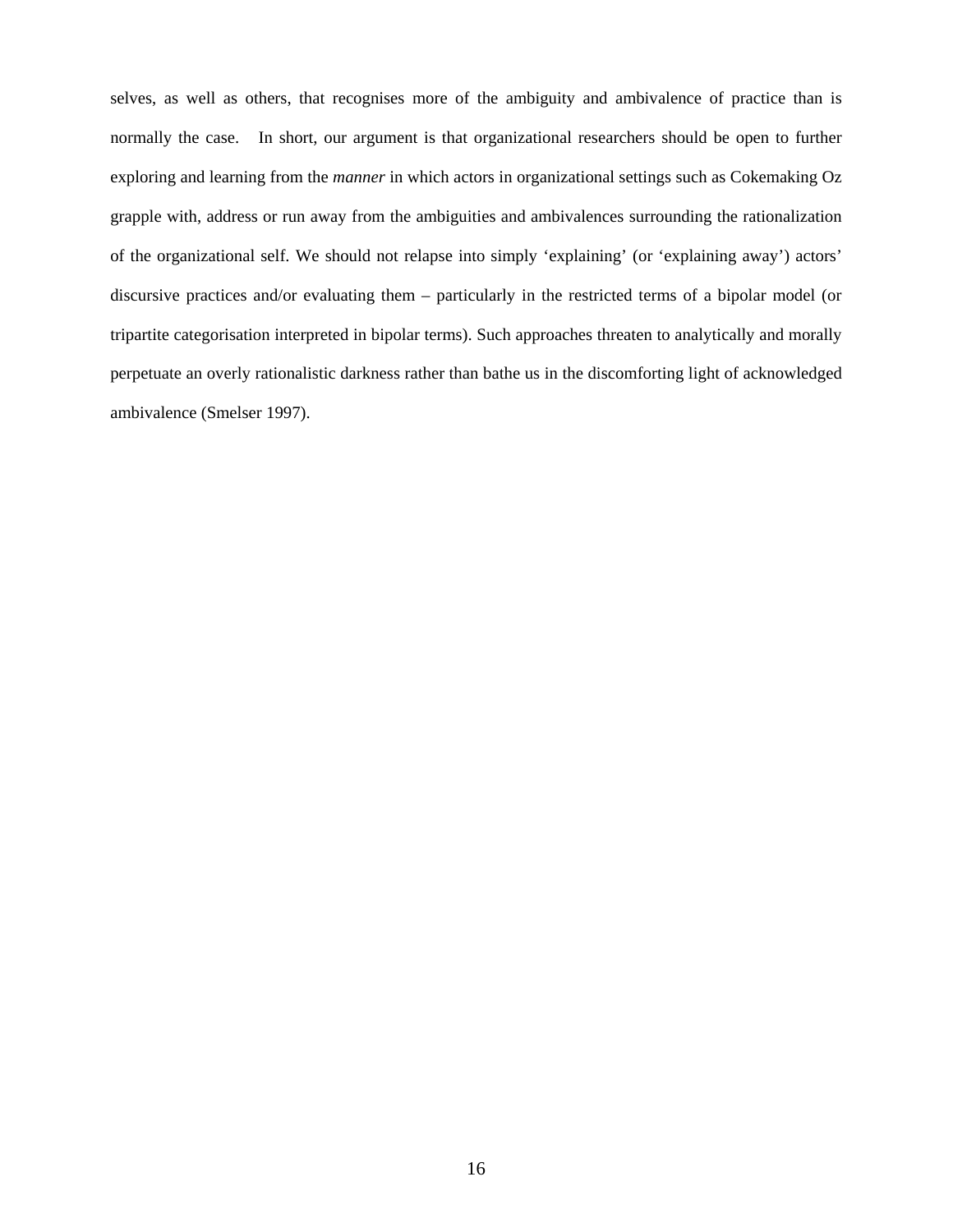#### *References*

Abercrombie, Nicholas, Stephan Hill and Bryan S. Turner 1980 *The Dominant Ideology Thesis.* London: Allen and Unwin.

Ackroyd, Stephen and Paul Thompson 1999 *Organizational* Mis*Behaviour.* London: Sage.

Alvesson, Mats and Hugh Willmott 1992 'On the idea of emancipation in management and organization studies'. *Academy of Management Review* 17/3: 432-464.

Alvesson, Mats and Hugh Willmott 2002 'Identity regulation as organizational control: producing the appropriate individual'. *Journal of Management Studies* 39/5: 519-644.

Badham, Richard and Karin Garrety 2003 '"Living in the blender of change": The carnival of control in a culture of culture', *Tamara* 2/4: 22-38.

Badham, Richard, Karin Garrety, Andrew Griffiths, Vivianne Morrigan, Michael Zanko and Peter Dawson 2003 'Designer deviance: Enterprise and deviance in cultural change programs'. *Organization* 10/4: 707-730.

Barker, James and Graham Sewell 2005 'Coercion versus care: Using irony to make sense of organizational surveillance'. *Academy of Management Review* (forthcoming).

Barker, James 1993 'Tightening the iron cage: Concertive control in self-managing teams'. *Administrative Science Quarterly* 38: 408-437.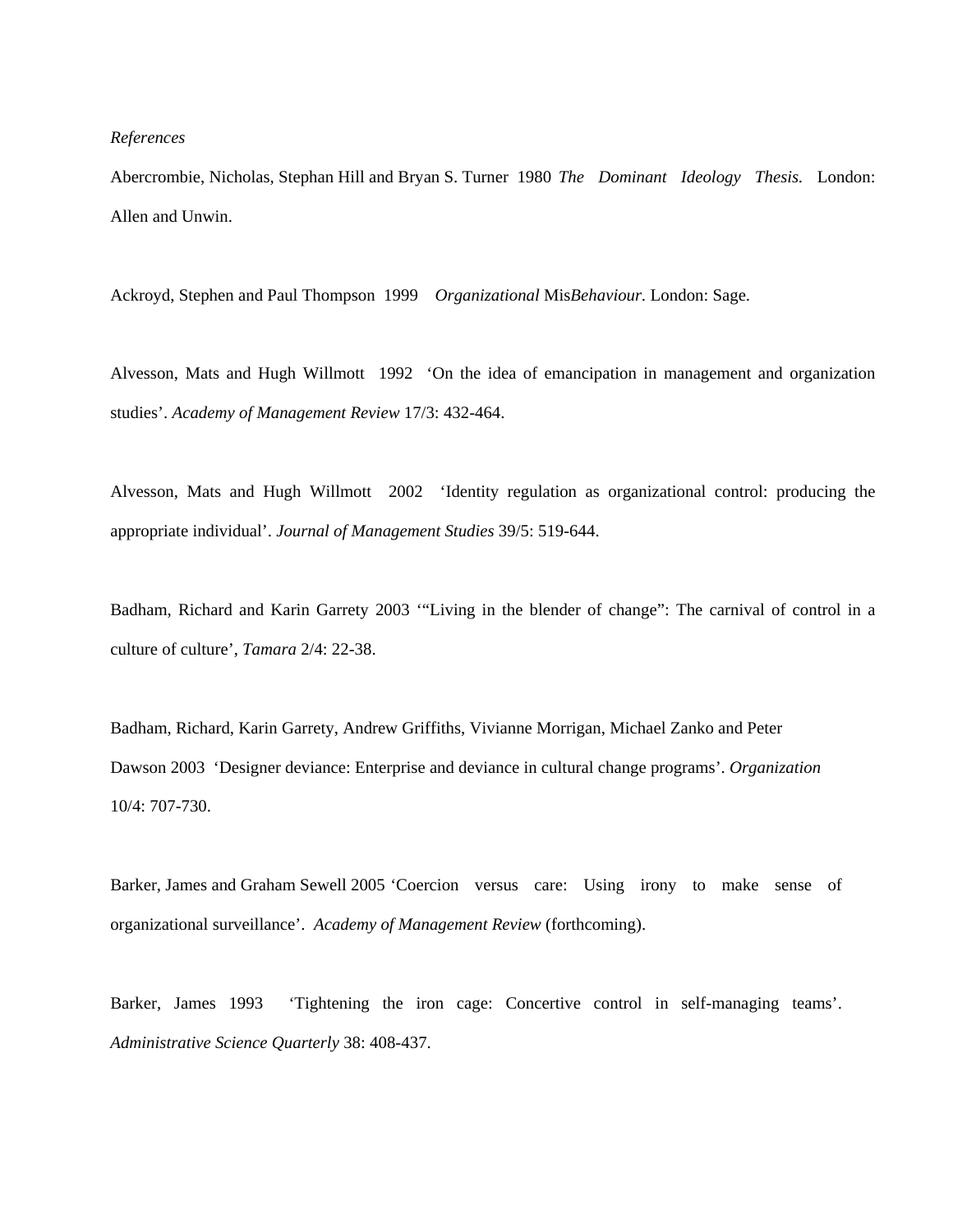Barley, Stephen, Gordon Meyer and Debra Gash 1988 'Cultures of culture: Academics, practitioners and the pragmatics of normative control'. *Administrative Science Quarterly* 33/1: 24-60.

Barley, Stephen, and Gideon Kunda 1992 'Design and devotion: Surges of rational and normative ideologies of control in managerial discourse'. *Administrative Science Quarterly* 37/3: 363-394.

Berlin, Isaiah 2003 *Four Essays on Liberty.* London: OUP.

Buchanan, Dave and Richard Badham 2007 *Power, Politics and Organizational Change: Winning the Turf Game.* Second Edition. London: Sage.

Burns, Tom 1961'Micropolitics: Mechanisms of institutional change'. *Administrative Science Quarterly* 6: 321-356

Casey, Catherine 1995 *Work, Self and Society: After Industrialism.* London: Routledge.

Cokemaking Oz: The Study 2006 **ww[w.crcproject.uow.edu.au/coke/projects/ov](http://www.crcproject.uow.edu.au/coke/projects/overview)erview**

Collinson, David 1992 *Managing the Shopfloor: Subjectivity, Masculinity and Workplace Culture.* Berlin: de Gruyter.

Collinson, David 2003 'Identities and insecurities: Selves at work'. *Organization* 10/3: 527-547.

Coser, Louis 1974 *Greedy Institutions: Patterns of Undivided Commitment.* New York: Free Press.

Dalton, Melville 1959 *Men Who Manage*. New York: Wiley*.*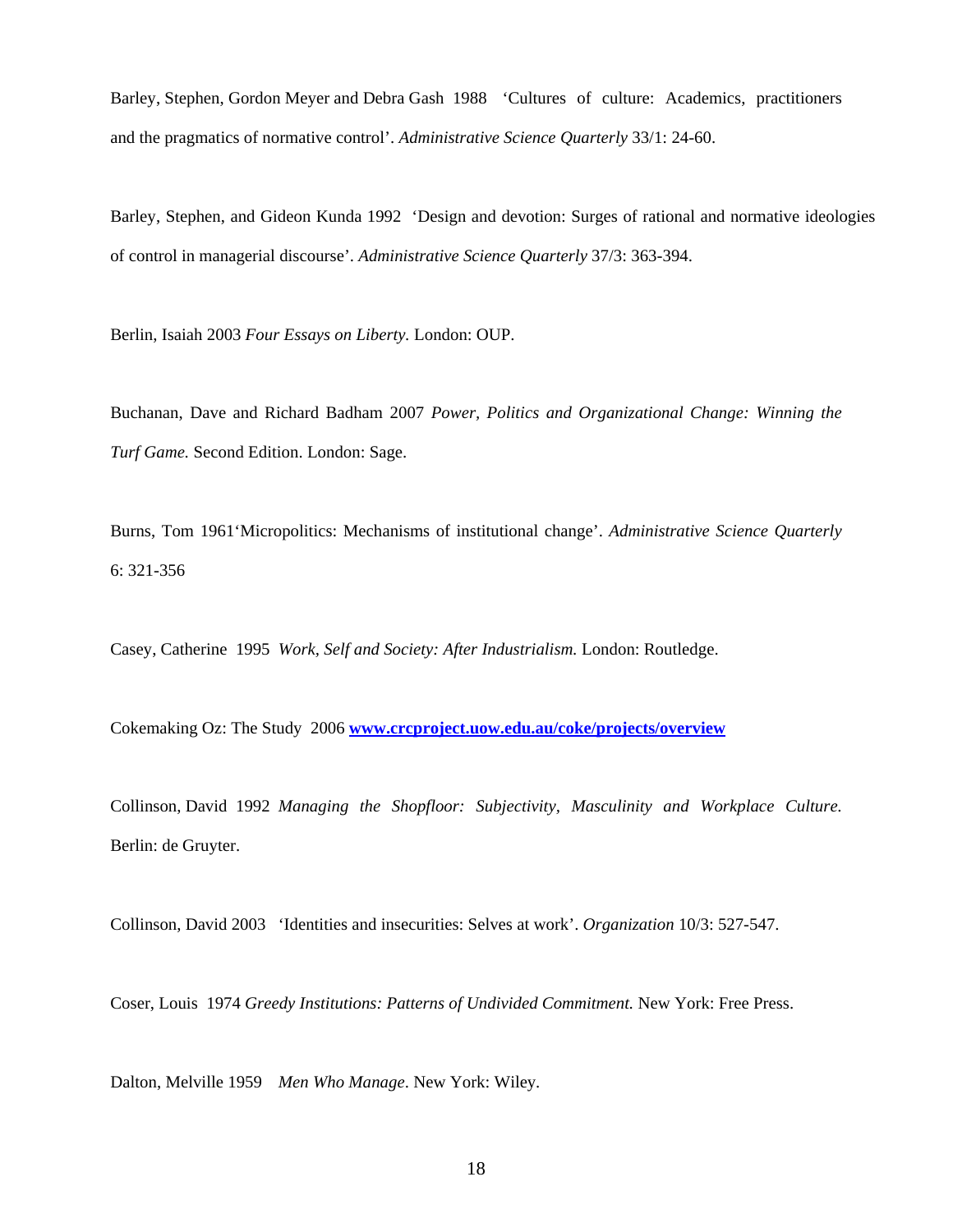Delbridge, Richard, and Mahmoud Ezzamel 2005 'The strength of difference: Contemporary conceptions of control'. *Organization* 12/5: 603-618.

Diken, Bulent 1998 *Strangers, Ambivalence and Social Theory.* London: Ashgate.

Down, Simon 2006 *Narratives of Enterprise: Crafting Entrepreneurial Self-identity in a Small Firm.* Cheltenham: Edward Elgar.

Elliott, Carole and Sharon Turnbull 2003 'Reconciling autonomy and community: The paradoxical role of HRD'. *Human Resource Development International* 6/4: 457-474.

Ezzamel, Mahmoud, Hugh Willmott and Frank Worthington 2001 'Power, control and resistance in "The factory that time forgot"'. *Journal of Management Studies* 38/8: 1053-1079.

Fleming, Peter, and Graham Sewell 2002 'Looking for the Good Soldier Svejk: alternative modalities of resistance in the contemporary workplace'. *Sociology* 36/4: 857-872.

Gergen, Kenneth 1991 The *Saturated Self: Dilemmas of Identity in Modern Life.* New York: Basic Books.

Giddens, Anthony 1976 *New Rules of Sociological Method: A Positive Critique of Interpretative Sociologies.* London: Hutchinson.

Giddens, Anthony 1991 *Modernity and Self-Identity: Self and Society in the Late Modern Age.* Cambridge: Polity Press.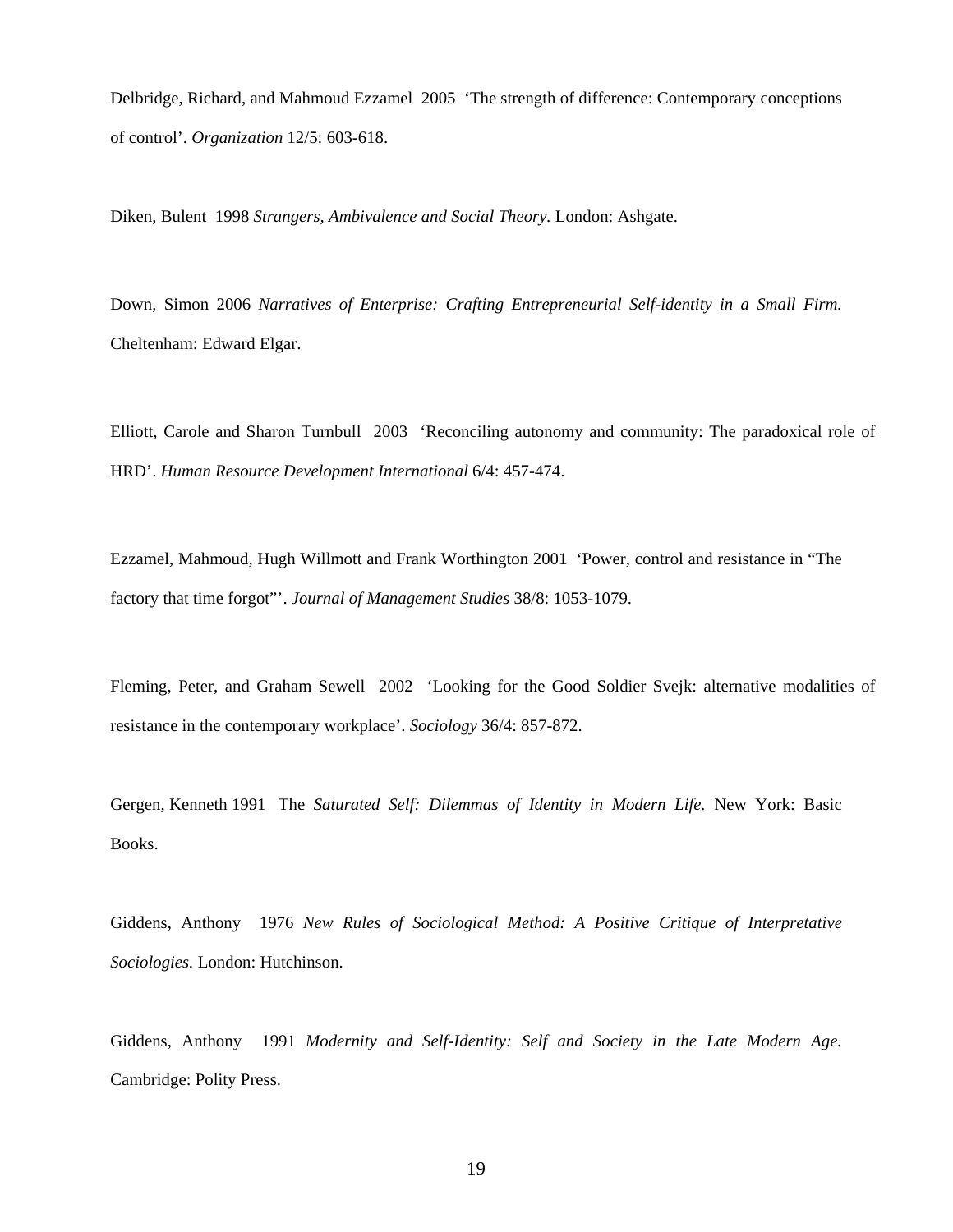Goldthorpe, John, David Lockwood, Frank Bechhofer and Jennifer Platt 1972 *The Affluent Worker: Industrial Attitudes and Behaviour.* Cambridge: Cambridge University Press.

Gouldner, Alvin 1954 *Patterns of Industrial Bureaucracy.* New York: Free Press.

Guest, David E. 1998 'Is the psychological contract worth taking seriously? *Journal of Organizational Behavior* 19: 649-664.

Hochschild, Arnie 1983 *Managed Heart: Commericalisation of Human Feeling.* L.A.: University of California Press.

Hughes, Everett 1984 *The Sociological Eye: Selected Papers.* New York: Transaction Publishers.

Jacques, Elliott 1996 *Requisite Organization – A total system for Effective Managerial Organization and Managerial Leadership for the 21st Century.* USA: Cason Hall.

Knights, David and Darren McCabe 2000 'Bewitched, bothered and bewildered: The meaning and experience of teamworking for employees in an automobile company'. *Human Relations* 53/11: 1481- 1517.

Kondo, Dorinne 1990 *Crafting Selves: Power, Gender and Discourses of Identity in a Japanese Workplace.* Chicago: University of Chicago Press.

Kunda, Gideon 1992 *Engineering Culture: Control and Commitment in a High-Tech Corporation.* Philadelphia: Temple University Press.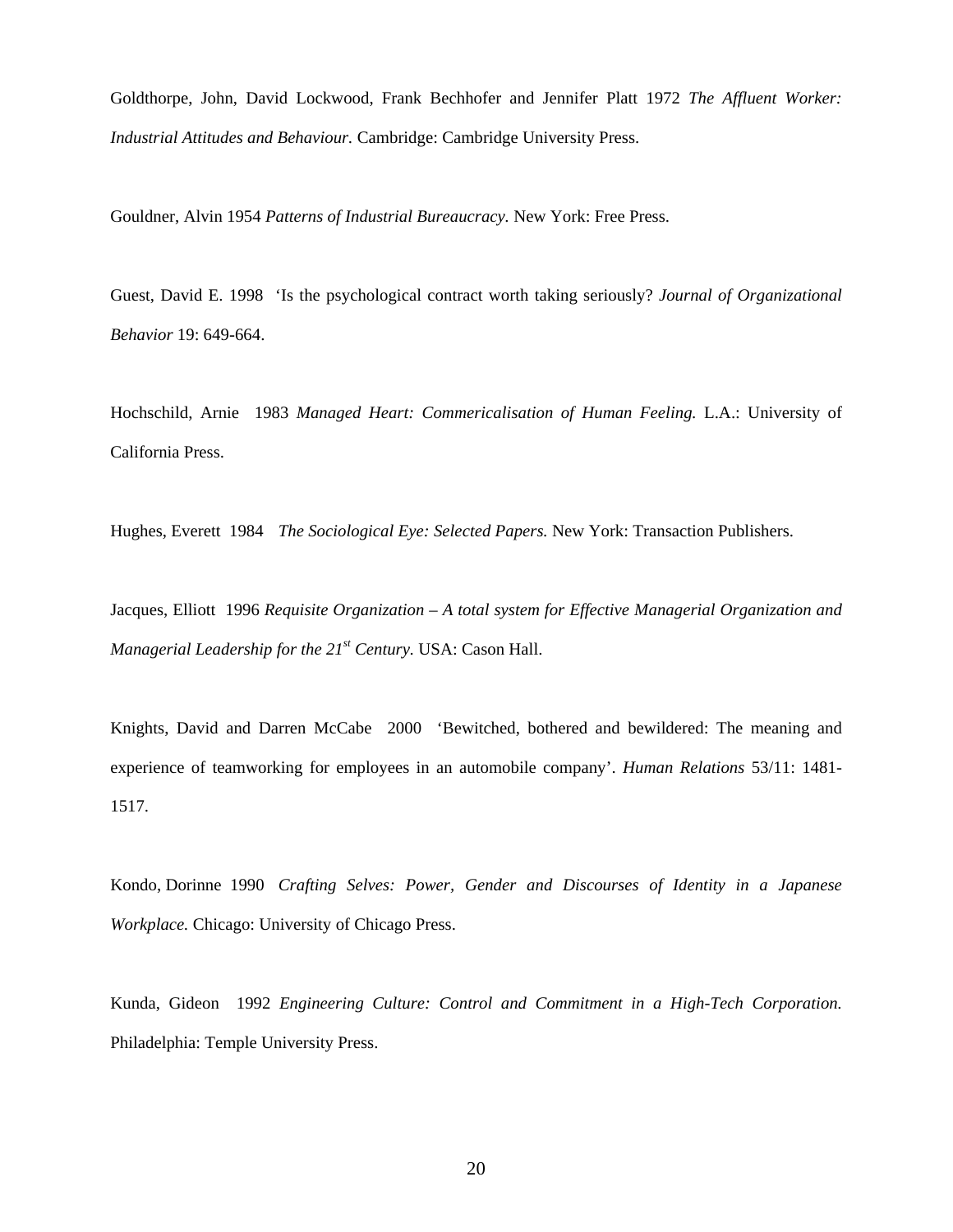Kunda, Gideon and John Van Maanen 1999 'Changing scripts at work: Managers and professionals'. *The Annals of The American Academy of Political and Social Science* 561/1: 64-80.

Mann, Michael 1970 'The Social Cohesion of Liberal Democracy'. *American Sociological Review* 35/3: 423- 439.

Martin, Joanna 2001 *Organizational Cultures: Mapping the Terrain.* London: Sage.

Mayer, John *editor* 1956 *Max Weber and German Politics.* London: Faber and Faber.

McLoughlin, Ian, Richard Badham and Gill Palmer 2005 'Cultures of ambiguity: Design, emergence and ambivalence in the introduction of normative control'. *Work, Employment and Society* 19/1: 67-90.

Merton, Robert 1976 *Sociological Ambivalence and Other Essays.* New York: Free Press.

Ogbonna, Emmanuel, and Lloyd Harris 2002 'Managing organizational culture: insights from the hospitality industry', *Human Resource Management Journal* 12/1: 33-53.

Sewell, Graham 1998 'The discipline of teams: The control of team-based industrial work through electronic and peer surveillance'. *Administrative Science Quarterly* 43: 406-469.

Smelser, Neil 1998 'The rational and the ambivalent in the social sciences: 1997 presidential address'. *American Sociological Review* 63/1: 1-16

Thomas, Robyn and Alison Linstead 2002 'Losing the plot? Middle managers and identity'. *Organization* 9/1: 71-93.